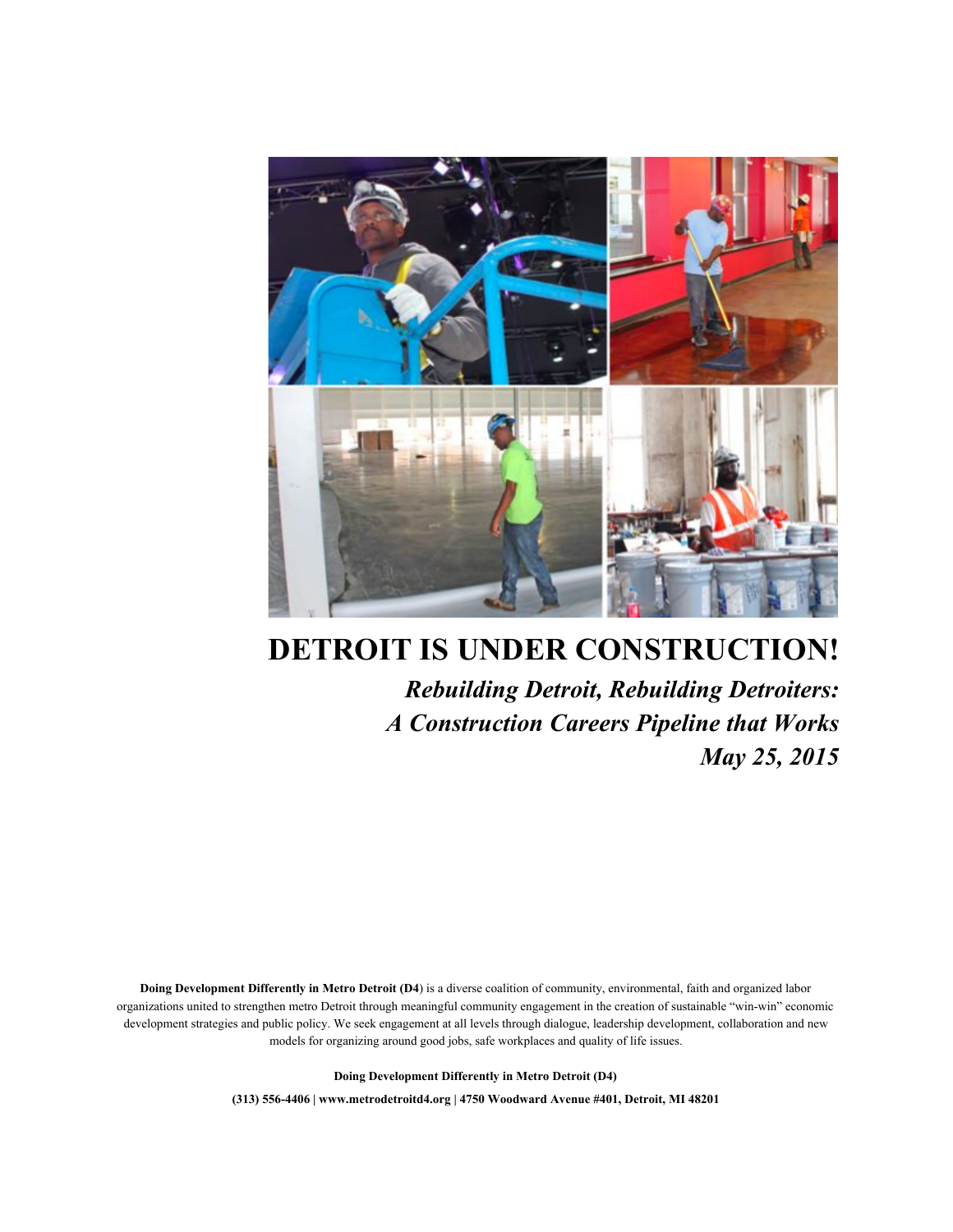## **TABLE OF CONTENTS**

| I.   |                                                                                                               |
|------|---------------------------------------------------------------------------------------------------------------|
| П.   |                                                                                                               |
| Ш.   | Interview with Mike Knight, Access for All Graduate10<br>A Detroiter's Story: From Apprentice to Journeyman16 |
| IV.  | Policies that Can Support a Construction Careers Pipeline17                                                   |
| V.   |                                                                                                               |
| VI.  |                                                                                                               |
| VII. |                                                                                                               |
|      |                                                                                                               |
| IX.  |                                                                                                               |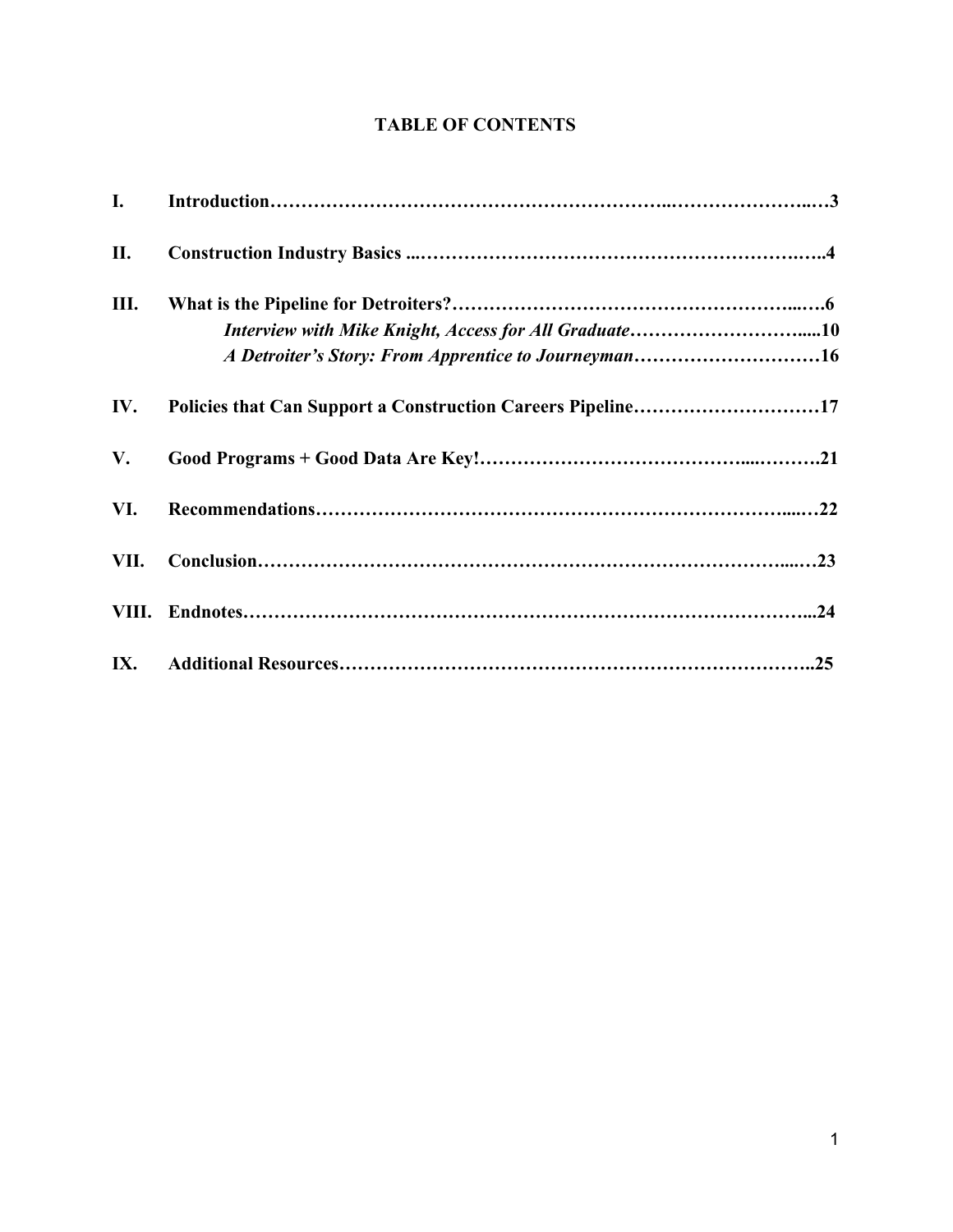## **ACKNOWLEDGEMENTS**

D4's *Detroit is Under Construction!* was generously funded by the W.K. Kellogg Foundation. The report is submitted in partial fulfillment of a W.K. Kellogg Foundation grant, but is not intended to be representative of the views of the W.K. Kellogg Foundation. This report represents the culmination of a over a year of research, interviews, and vetting by D4 board and staff, and is intended to present a snapshot of some of the more pressing issues and opportunities currently at play for the construction careers pipeline in Detroit and surrounding communities.

*Detroit is Under Construction!* was written by D4 Staff Francis Grunow and Kristine B. Miranne, with input and guidance from Mary King, Executive Director, and Board Members, David Reynolds, Donald O'Connell and Jennifer Mefford. The authors wish to acknowledge D4's board for their review and feedback, including Board Chair Sandra Yu Stahl, Vice Chair Sandra Turner Handy, Treasurer Vassilis Jacobs, and Secretary Tanise Hill, as well as board members Kristen Dean, David Dobbie, Antonio Green, Simone Sagovac, Robin McCants, and Risarg "Reggie" Huff. The report was formatted by Christopher "Knocks" Yepez, with photos from Sommer Woods, M-1 Rail and Marty Mulcahy, The Building Tradesman.

Finally, the authors would like to thank the many people who helped contribute to the *Detroit is Under Construction!* report, including Patrick Devlin, Ric Preuss, Mike Knight for their first hand experience and knowledge about the construction trades in Detroit. Their insights were invaluable, and we are grateful to be able to include their perspectives and opinions.



*Detroit is Under Construction!* was made possible thanks to a generous grant from the W.K. Kellogg Foundation.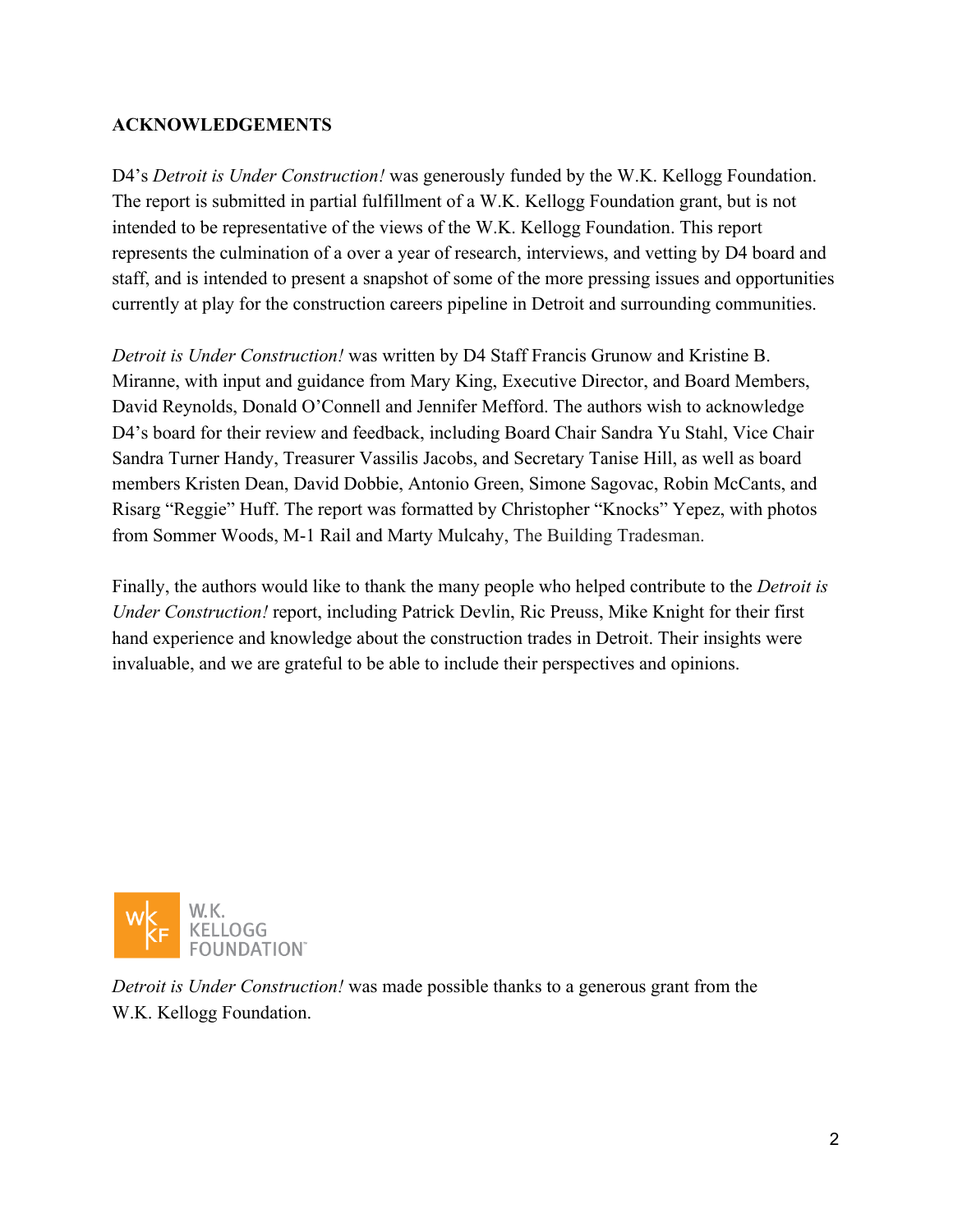*My dad...always told me to get a skill. Once you have it, people will always need you… And the trades will treat you well as they will bring you financial success.* Mike Knight, Access for All Graduate

## **I. INTRODUCTION**

## *Too many Detroiters remain both unemployed and unprepared to take advantage of the new construction careers coming to the city.*

Detroit is under construction! Numerous construction projects, as well as several major developments are currently under construction and on the docket for Detroit, representing billions of dollars of investment that are collectively driving an increased demand for skilled tradesmen and tradeswomen. This demand, combined with projected long-term shortages in the construction workforce due to retirements, offers Detroiters new possibilities to enter the construction trades, and help solidify a vital component of the vision for a citywide *community benefits agenda*.

Some of the more significant projects include: from left to right: M1 Rail Project (\$137 million); Arena District (\$650 million); and New International Trade Crossing (\$1.1 - \$2 billion).



Photo Credits: (Left - M1 Rail; Center - Olympia Development; Right - MDOT)

#### *All of which presents Detroiters with a unique opportunity.*

It is important to recognize that these projects are being built when nearly 50% of Detroit households live in poverty, struggling daily with a multitude of challenges like transportation access, lack of quality education, sufficient housing, and access to resources. A "Tale of Two Cities" narrative is emerging in Detroit of "haves and have-nots," a story that tends to further divide Detroiters. With the right policies and programs in place, the construction industry in southeast Michigan can help. Providing unemployed Detroit residents who have an interest in the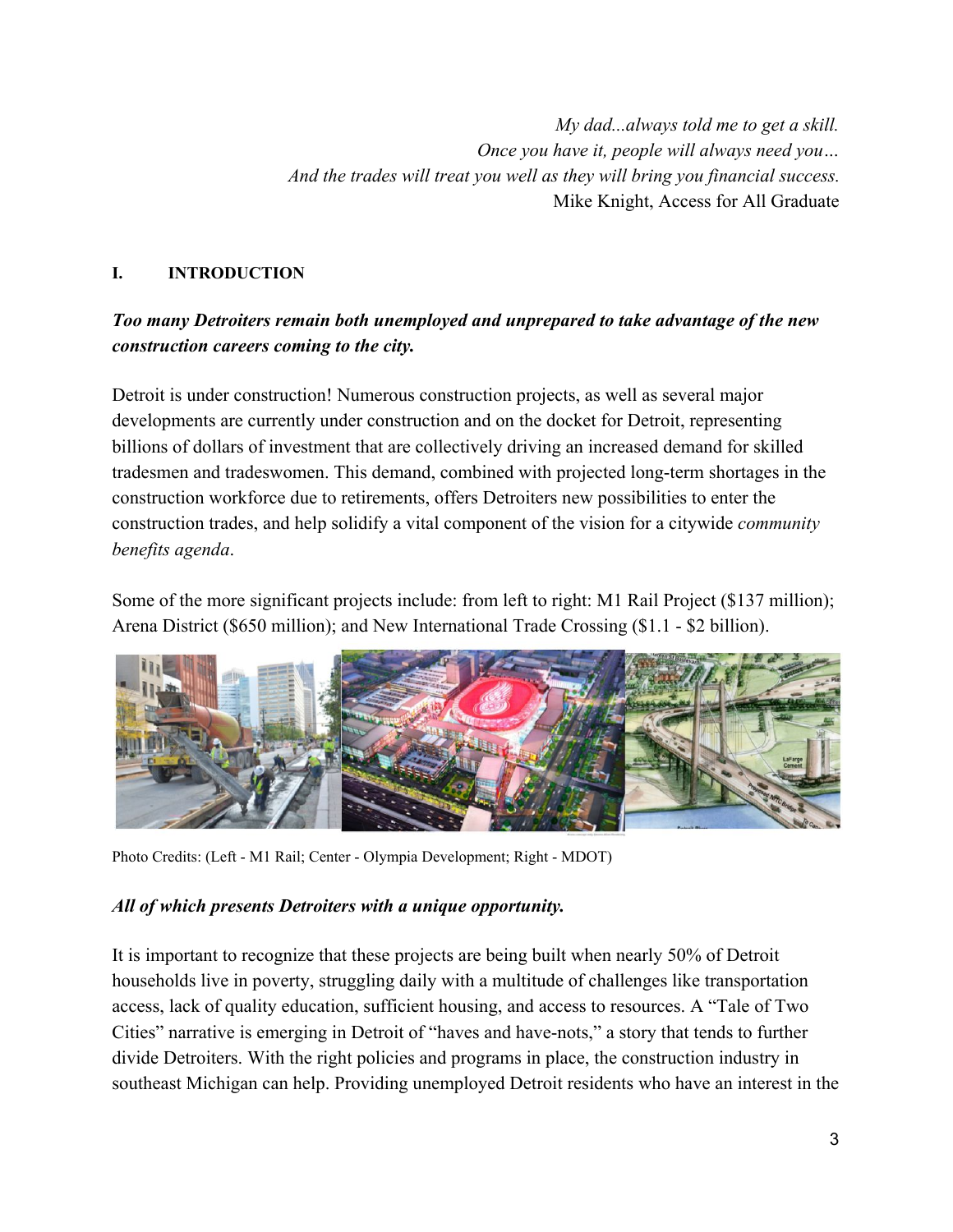building trades with access to apprenticeships, will lead to jobs and a career path beyond any individual project. But it will take deliberate effort to get us there.

As an example, the City of Detroit has recognized the importance of construction work through such policies as Executive Order 2014-4 which, among other things, requires that at least 51% of the workforce be bonafide Detroit residents on projects funded partially or in whole by city public dollars. Yet, meeting such goals has proven difficult and resulted in frustration for everyone involved - contractors, residents, public officials, and building trades unions. The EO 20144 is just one of several compelling reasons why a piecemeal approach is not sufficient. What's missing is a comprehensive strategy to effectively address all aspects of the system that support a construction careers pipeline.

This report explores how to increase opportunities for Detroit residents within the construction industry. We will identify ways to address the obstacles that prevent many Detroiters from gaining access to construction careers, propose a new way to define and monitor "success", and suggest public policy solutions that will rebuild the broken pipeline into the industry and employ more Detroiters. While we focus on solutions within construction, this report contains some useful parallels for other industries.

## **II. CONSTRUCTION INDUSTRY BASICS**

The construction industry is a highly competitive contract industry that is particularly sensitive to economic "boom and bust" cycles as public and private investment ebbs and flows. There are challenges within the industry itself as it is labor intensive, its jobs are temporary and many jobs, in particular those within the nonunion and unlicensed trades, can be broken into cheaper piece work. Injury rates are high, as are worker compensation rates. Construction is also a very intense, skills-based industry and the level of worker proficiency often determines the safety and efficiencies on a job site, the timeliness of project completion and the quality of the final product. Working in construction is unlike almost any other industry for many reasons, including: <sup>1</sup>

- Workers may have multiple employers within one year. Workers go where contractors have the work, which can last as little as a week to as long as several years depending on the project.
- For many workers, construction is temporary or seasonal work. There are likely to be periods of unemployment between projects and/or weather disruptions.
- Construction is a regional occupation workers have to travel where the projects are located. No construction job is a permanent nor is any construction site a permanent job site.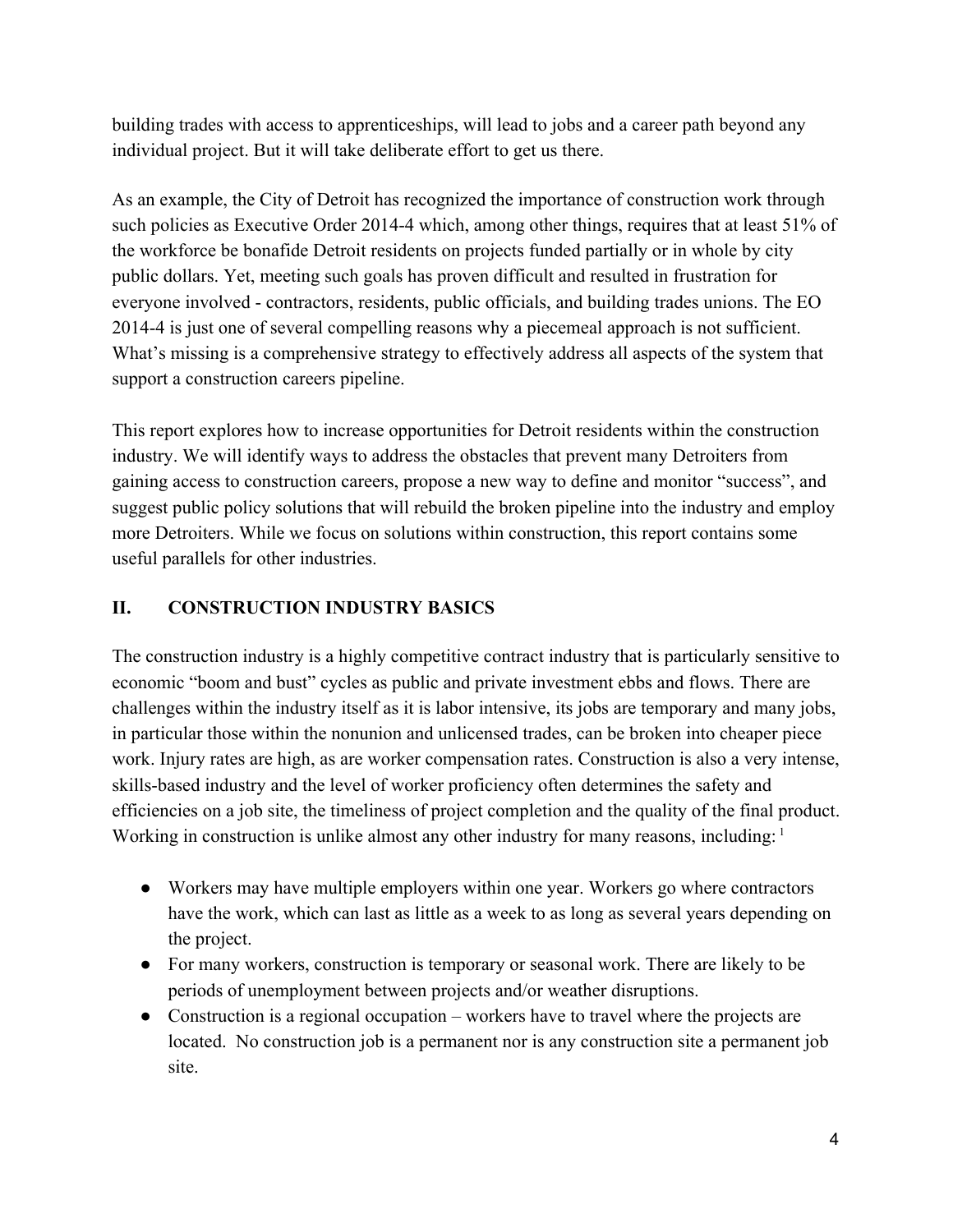● Contractors have little incentive (and sometimes lack the ability) to invest in the workforce on their own. If workers are only on their books for a short time, they may see no compelling reason to manage benefits or pay for additional training. Despite this, there are some contractors who have realized that providing on-the-job training and full benefits actually results in a better workforce.



*Worker on M1*

The construction industry offers unique opportunities for low-income communities because it is one of the few industries where individuals with only a high school diploma or G.E.D. can enroll in apprenticeship programs and gain the job skills necessary to earn a family-supporting income. This is especially true when programs target low-income adults, including women, veterans returning citizens and those who are chronically unemployed/underemployed. Getting these workers into high quality apprenticeship programs can solve multiple problems at once, benefiting their households and neighborhoods, and the construction industry as a whole. And while construction careers alone cannot solve Detroit's unemployment rate, there is a real benefit in creating a model that can address the missing links between apprenticeship-readiness training programs and apprenticeships. For this reason, our report advocates for a construction careers approach that understands the reality of the construction industry while providing opportunities for new workers to access training and job experience that will lead to better wages/benefits and good working conditions. At a minimum, increasing construction job quality means:

- Workers are classified correctly and treated as employees, not independent contractors.
- Workers are paid according to an industry-determined wage and benefit scale.
- Workers receive good, up-to-date safety training and they work on job sites where other workers and supervisors have received safety training as well.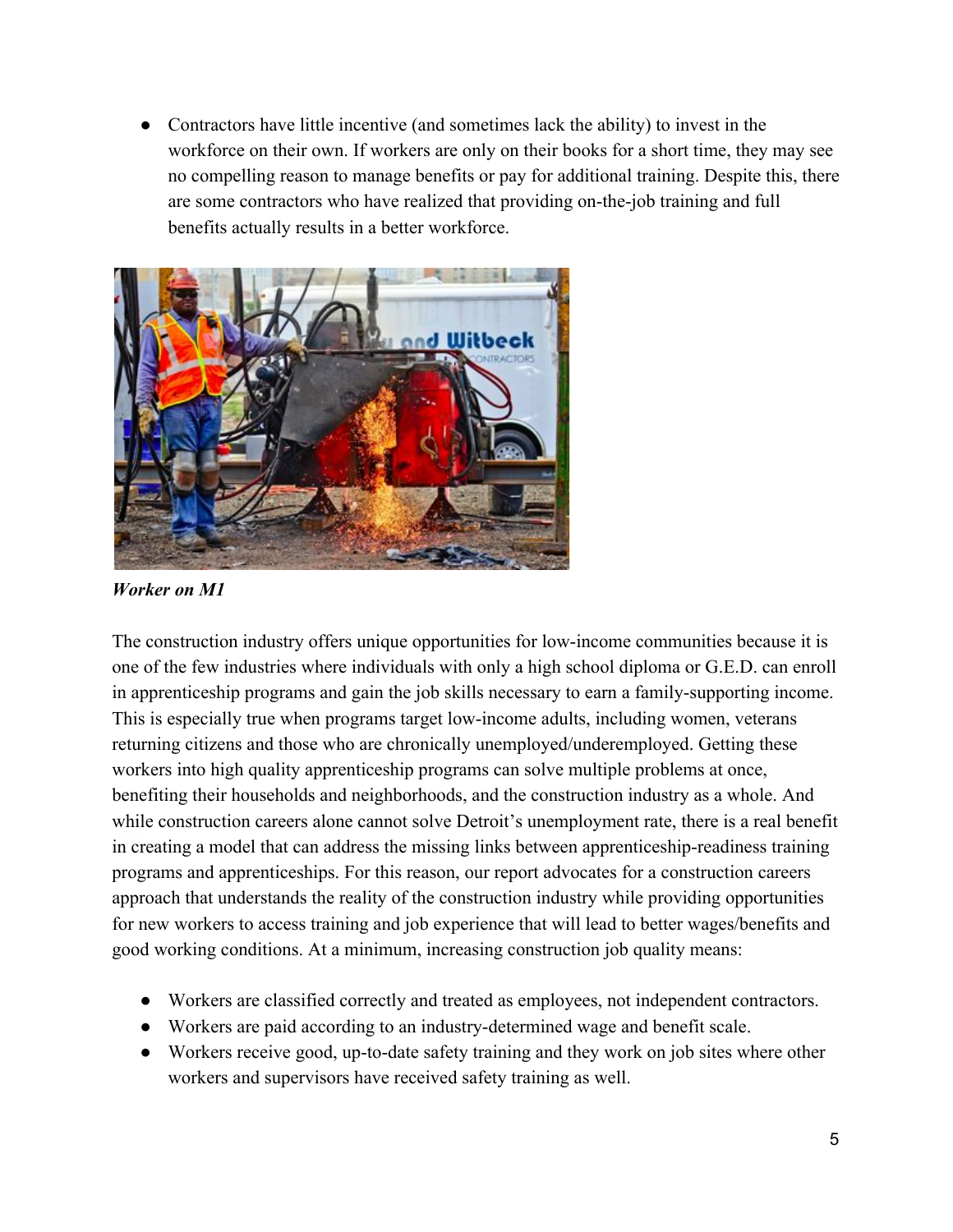- Workers have the opportunity to upgrade their skills on the job and have portable credentials that give them bargaining power in the job market.
- Workers have continuity of employment when one job ends, they are in line for the next one. 2

It is anticipated that the regional economy will soon provide enough employment for journey-level workers in the construction trades. What we need to do is be sure that those ranks are replenished with well-trained, qualified individuals who have successfully completed their three to five year apprenticeship programs.

## **III. WHAT IS THE PIPELINE FOR DETROITERS?**

In such an intense, skills-based industry, apprenticeships are critical because the level of worker proficiency often determines the safety and efficiencies on a job site, the timeliness of project completion and the quality of the final product. Challenges like math and reading proficiency, access to transportation, housing and childcare, and an overall lack of understanding of the construction industry, make it difficult for Detroiters to successfully enter apprenticeship programs. In fact, according to a recent report by JPMorgan Chase outlining the job gaps in the region, 32% of Detroiters possess only a high school diploma or GED, and an additional 22% lack either.<sup>3</sup> In addition, legacy hires dating back fifty years are still haunting the building trades and have created an additional barrier for people of color, resulting in a pool of skilled journeymen and women that does not represent Detroit's demographics.

Therefore, to rebuild the Detroit pipeline, we must consider three tiers of opportunity, as well as the forces which act as barriers, and the supports which will allow applicants to move through the barriers into construction careers. The three tiers include: 1) Detroiters who want to enter an apprenticeship; 2) Detroiters currently in apprenticeship programs; and 3) Detroiters who have successfully completed their apprenticeship training and are working at the journey-level. Examining each tier reveals both the challenges and opportunities for developing a robust construction careers pipeline.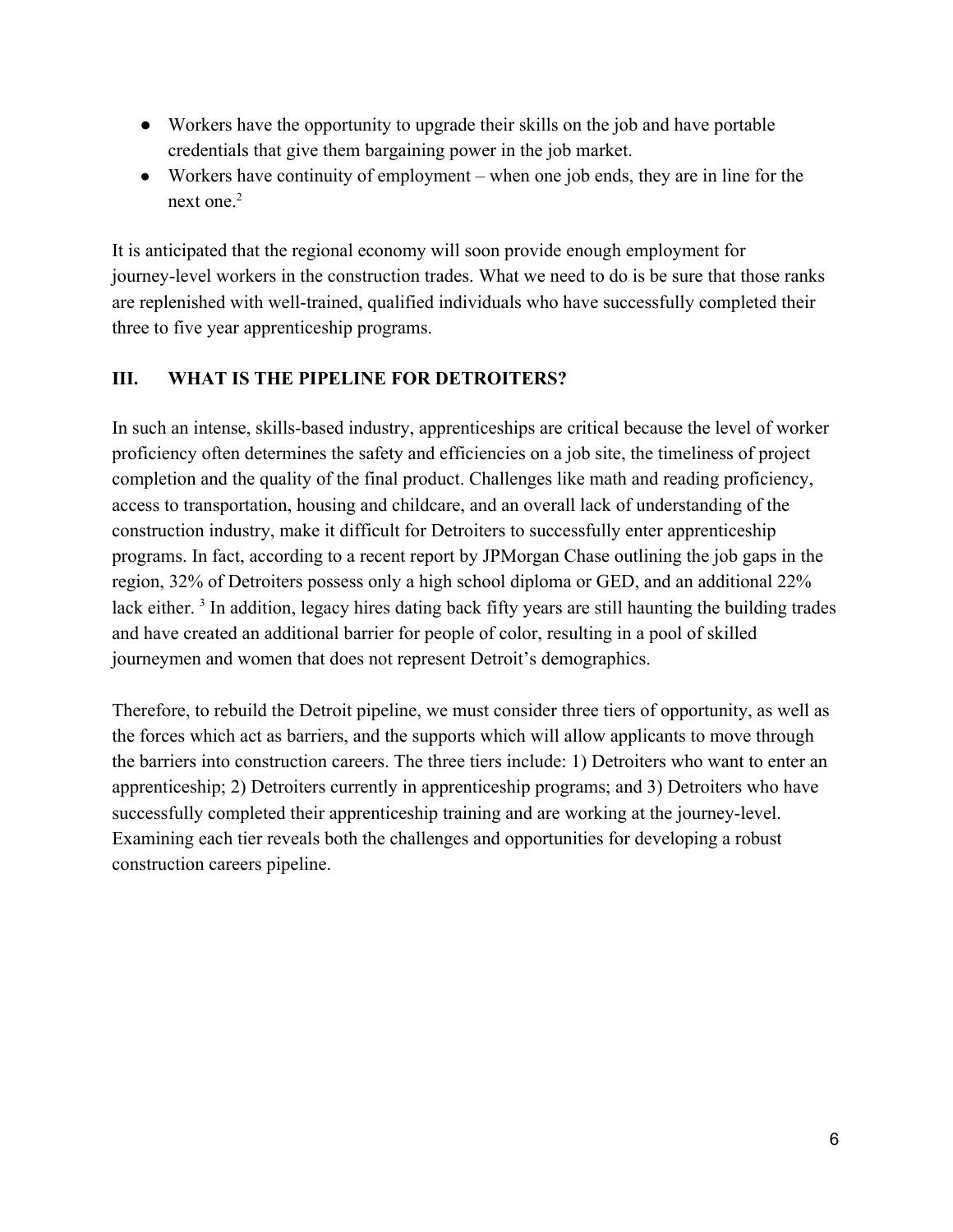# **CONSTRUCTION CAREERS PIPELINE**



## Apprenticeship-Readiness: Programs to Prepare Detroiters for Work

In order to succeed during an apprenticeship, apprentices must navigate the rigors of on-the-job experience and classroom instruction, which requires significant reading, math and other key proficiencies. Unfortunately, a significant number of Detroiters do not possess those skills and/or face other challenges/barriers including:

- Returning to school after a long absence
- Balancing family commitments
- Transportation and/or child care challenges
- Lack of stable housing
- Felony conviction or substance abuse history

Fortunately, there are programs in Detroit that are working to address these challenges and barriers through new "apprenticeship-readiness" training.

One such promising endeavor, Access for All, is the result of representatives from the building trades and the Southwest Detroit community working collaboratively to develop an industry-driven pilot project to prepare and directly connect interested Detroit residents to building trades apprenticeship programs. The Detroit Registered Apprenticeship Program (DRAP), administered by the Detroit Employment Solutions Corporation (DESC), offers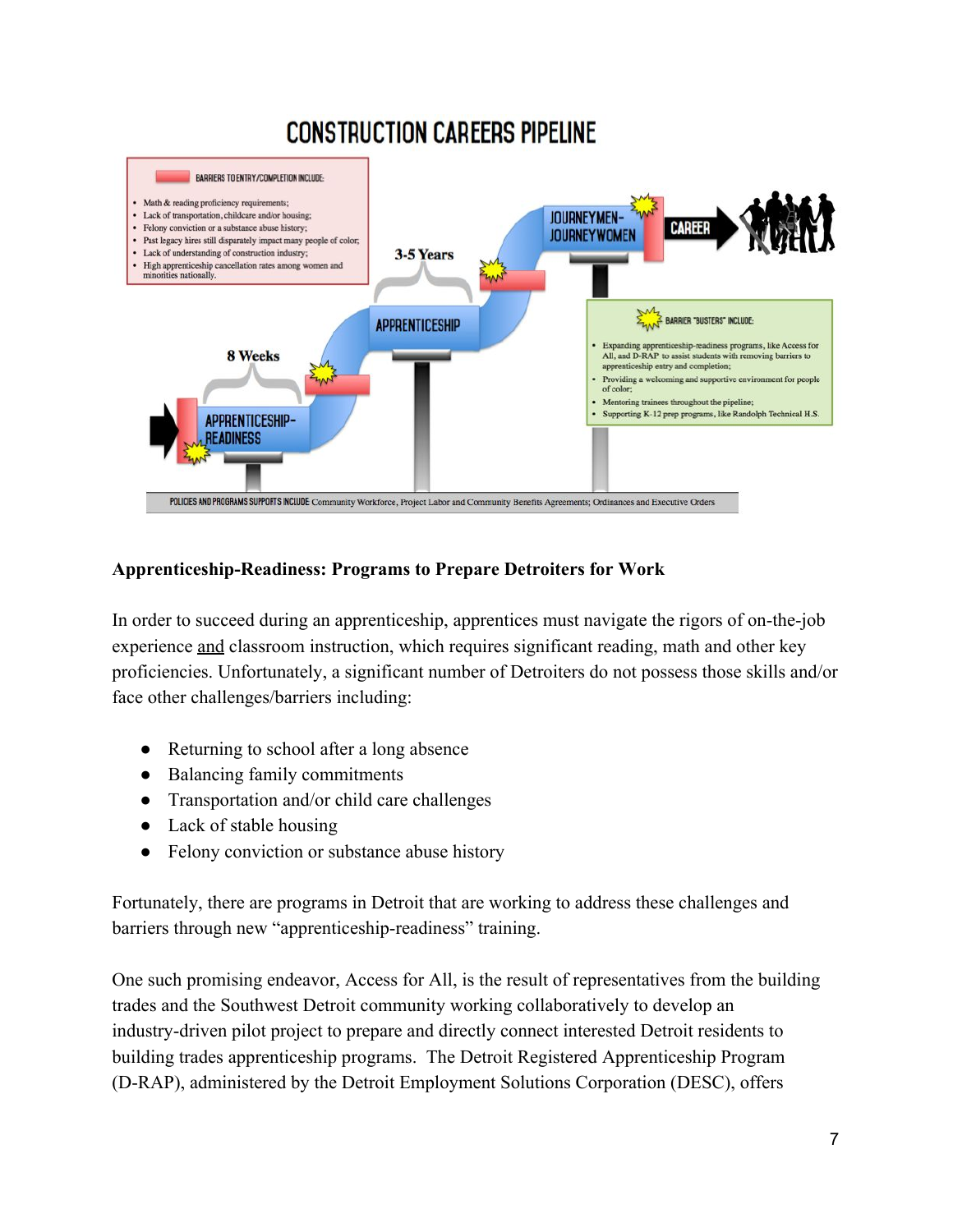another example of a new approach to job readiness using available resources. Lastly, recent innovations like the A. Philip Randolph Technical High School, begin preparing youth for a construction career while still in high school, and then act as an additional feeder system into registered apprenticeship programs after graduation.

## *Access for All*

In 2011, representatives from the building trades, contractors, and the Southwest Detroit community began working on a pilot project to connect interested Detroit residents with a pathway to union apprenticeships. Even with many workforce development programs operating in the City, there was no integrated process to directly connect preparation to apprenticeship programs. In effect, the "pipeline" to union apprenticeships was broken. The result of their planning is "Access for All," an apprenticeship readiness pilot program designed to recruit, screen, assess, select and train City of Detroit residents for successful entry into registered apprenticeship training programs. Targeted building and construction trades include: laborers, operating engineers, iron workers, cement masons, carpenters, and electricians. Funded through a grant from the Detroit Regional Workforce Fund (DRWF), the program is a partnership among Detroit building and construction trades unions and a consortium of public and private entities.

Once enrolled in the program, Access for All staff work with participants who complete the training and help them apply for apprenticeship openings in the participating building trades and, later, to apply for jobs with union construction contractors.



**The first Access for All graduating class**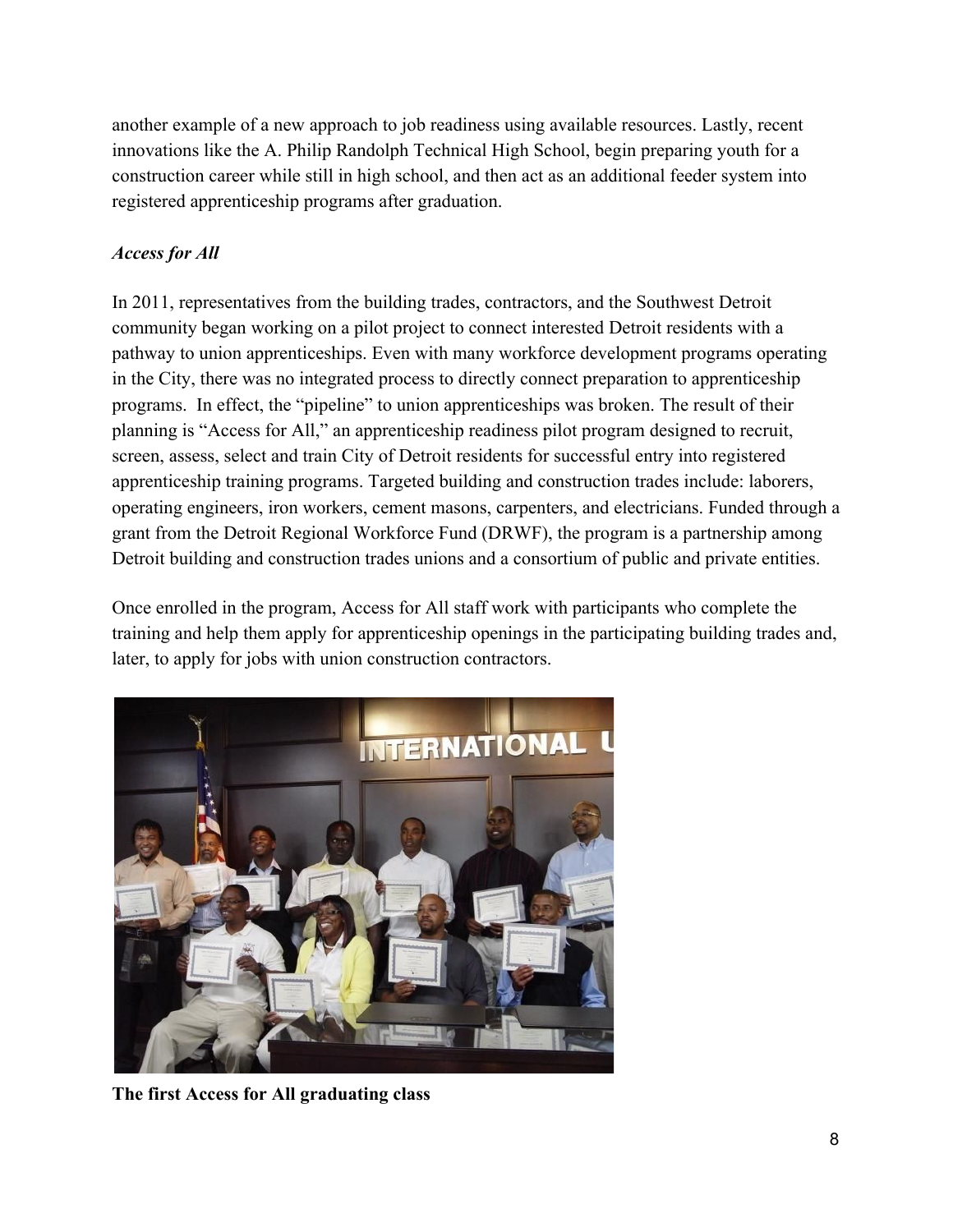Access for All graduated its first class in July 2014, and its second in December of 2014. The 24 graduates of the program's two pilot cohorts underwent 294 hours of readiness training and experiential learning. Of the graduates, ten will become carpenters, seven will be electricians, two will be operating engineers, two will be masons, one will be an ironworker, and one who expressed interest in becoming a construction worker has gone to work at Johnson Controls. The rest are in different phases of entry. Some have entered apprenticeship and have a job, some have entered apprenticeship, awaiting the construction jobs season. The 24 graduates are well on their way to successful careers. It should also be noted that two students did not fully complete the Access for All program because they went to work and entered the IBEW apprenticeship program (one with Local 58 and the other Local 17). The program considers this outcome a success, too, as the goal, is both entering apprenticeship and going to work.

Don O'Connell, Executive Director of the International Union of Operating Engineers Local 324, is positive about the program's direction. "We have a lot of projects in the pipeline and have great support from the industry," O'Connell says, "With Access for All, we can help to ensure we're ahead of the hiring curve and get contractors the workforce they need." According to O'Connell, Access for All's goal over 3-5 years is about 100 graduates per year, or 300-500 employed Detroiters.

Patrick Devlin, Secretary/Treasurer of the Michigan Building & Construction Trades Council shares, " Access for All is really the only program that the industry owns. We developed it and continue to invest resources in its success. There is a great deal of cooperation, excitement, and interest in the outcomes for the program,"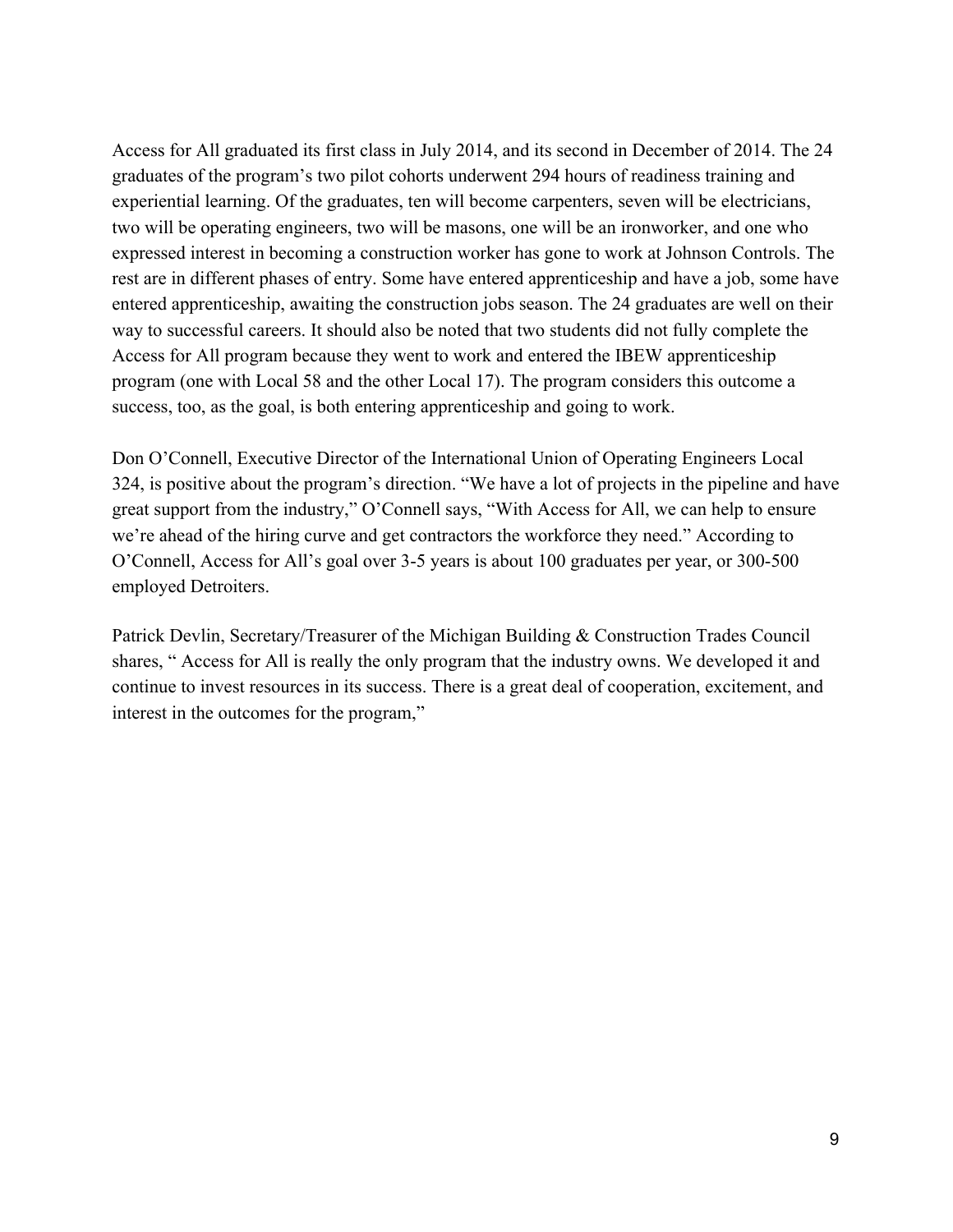#### *Interview with Mike Knight, Access for All Graduate*



**Mike Knight**

Mike graduated with the first cohort of the Access for All program. He agreed to share his thoughts about the program and his experiences.

*What were you doing before you started the Access for All program?*

Mike: In May 2014, I went to the Joint Apprenticeship Training Center (JATC) for carpenters. I submitted my application to be an apprentice and then began the process of trying to get into the training program. They gave me a list of contractors because you have to find your own employer [sponsor] on your own. It was really difficult to convince an employer – I think I went to about 12 – to take you on. Some weren't participating in the program, some weren't hiring and others were looking for actual work experience. I had a good resume but it wasn't in construction. I was really feeling discouraged.

#### *How did you hear about Access for All?*

Mike: One day I got a call from JATC. They told me about the Access for All program and sent me to SER Metro. I think I got called because they were looking for Detroit residents and I fit the bill. Plus, they knew I had applied for their program and was looking for a sponsor.

*Why happened next?*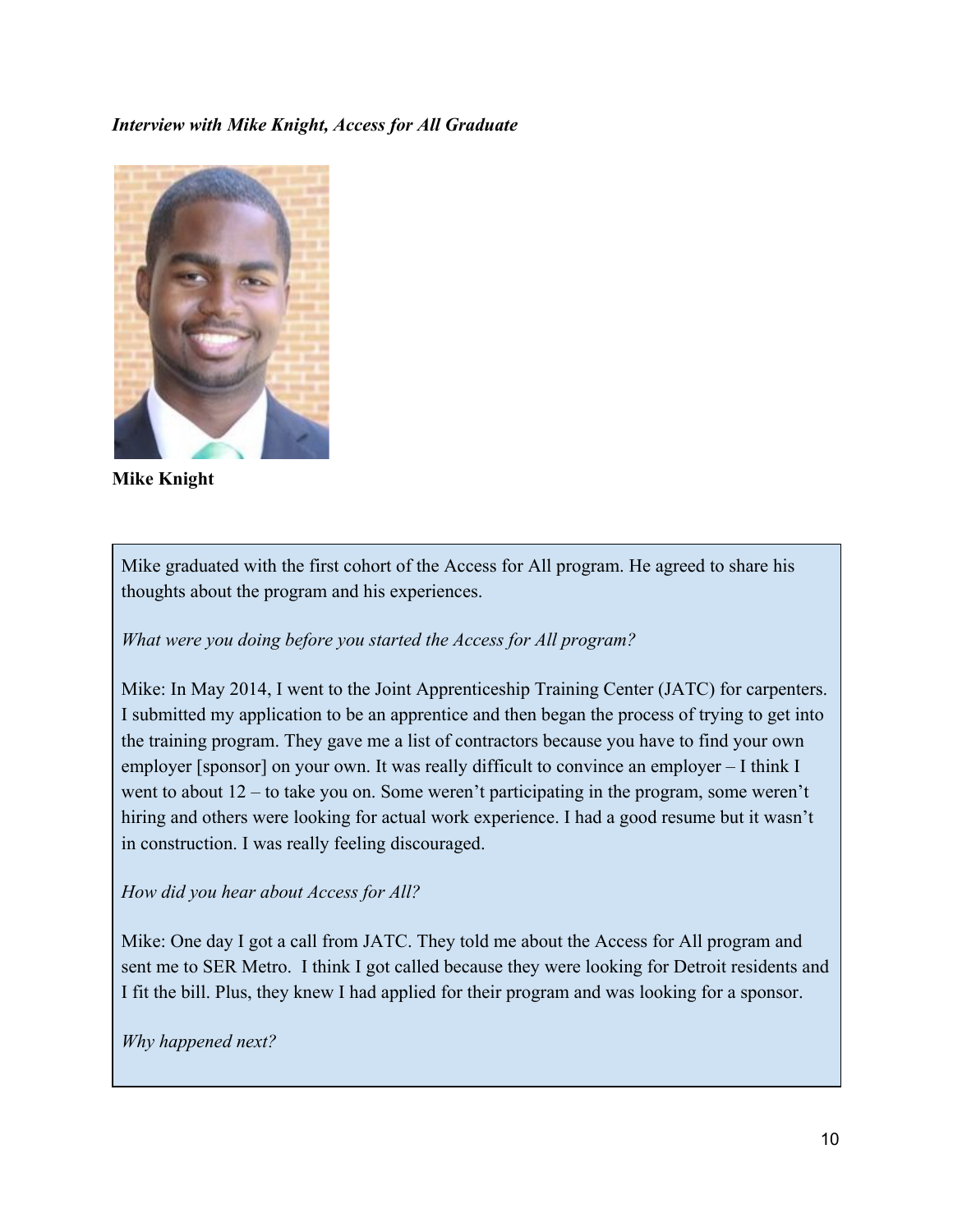Mike: I went the next day after hearing about the program and began the process of being admitted into the program. There was about two weeks of orientation, testing and finally an interview. Then I was in the program for 9 weeks. I was also paired up with a mentor and career coach from SER Metro during the program.

*Can you walk me through your experience in the program? What was the schedule and what were your classes/training?*

Mike: I was in the program Monday through Friday, 8AM – 4 PM every day. The biggest focus was on the math. We did spend time doing measurement projects (using the math) and also learning how to read blueprints.

In addition, we focused on soft skills including interpersonal skills. That meant learning ways to interact with others on the job including your boss. Also, we spent some time on ways to locate information in charts, graphs, and other diagrams.

We took field trips to the union training centers for electricians, carpenters, iron workers, bricklayers and operating engineers. The electrician training site was phenomenal with all the advanced technology, the solar panels, etc. We got to use one of the pieces of equipment to dig a hole (small one!) at the operating engineers training facility.

We did visit a contractor in order to see a work site. And we did some green training through the Green Door Initiative.

We spent one week doing hands-on projects. We built three wheelchair ramps for families in need associated with SER Metro. This was an opportunity to use math and our mechanical skills.

We learned CPR and first aid but the best safety training resulted in us getting our OSHA 30 cards. This certification that usually comes with supervisor training. It is actually a bonus for employers. One guy said to be sure to show that card on the job as it is a real plus.

Access for All gave us all steel-toed boots, hard hats, safety glasses and tape measures so we didn't have to go buy those things. All in all, a good experience.

One thing though – there is no stipend during those nine weeks of training. It takes real dedication to stay in the program without that stipend. I was already unemployed so was ready to put in that time to get to my goal.

*What happened as you were completing the program?*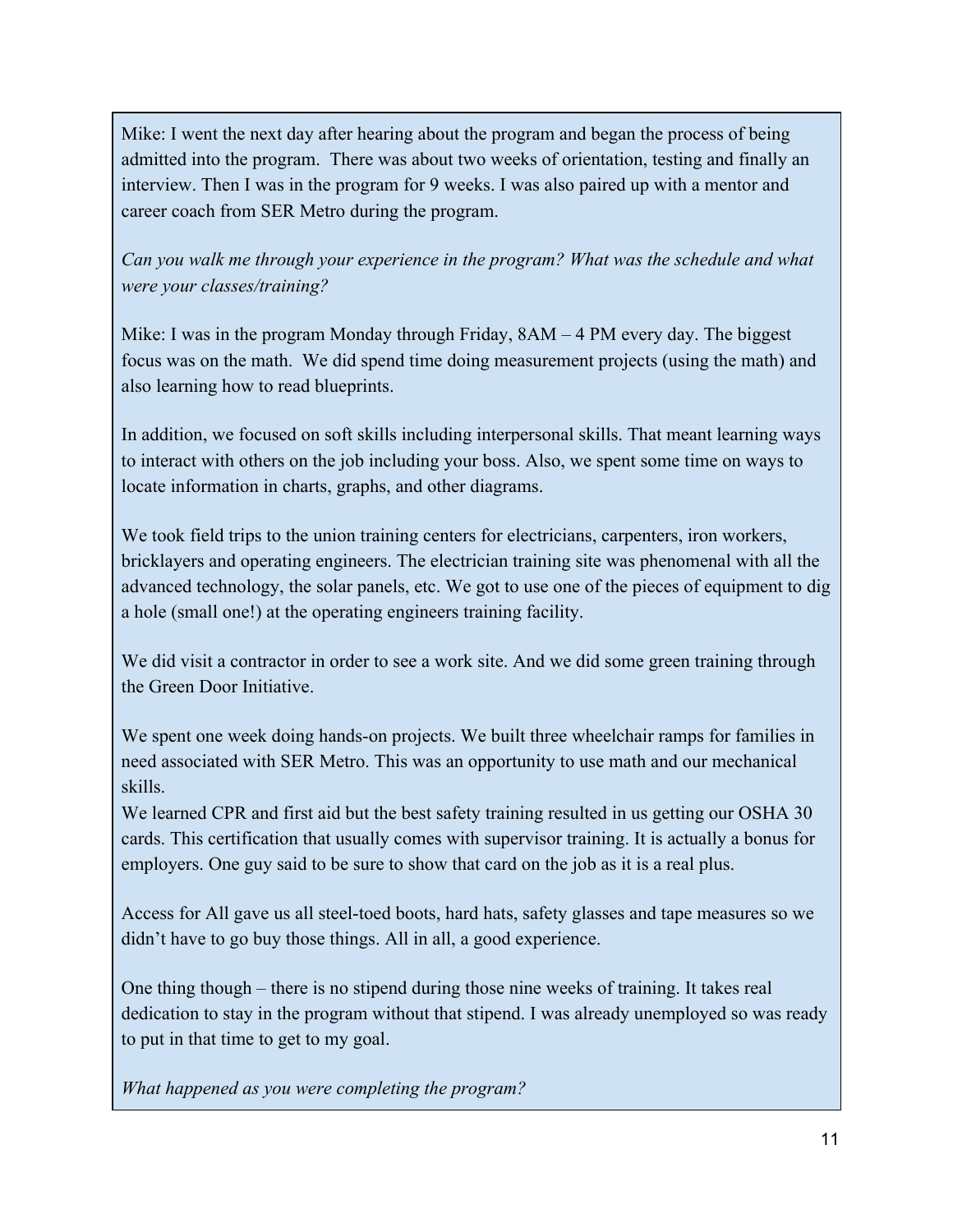Mike: Toney Stewart from the carpenters union came to an Access for All presentation. Three students were chosen to speak briefly about their experiences in the program. After the presentation, he said he would take two of the students and I was one. Tony found me a position with Marathon but before it could start I got a call to work with Walbridge. Tony said don't turn down a job – take it!

## *Who mentored you along the way?*

Mike: My dad was a mechanic for Ford. He always told me to get a skill – once you have it, people will always need you. Plus, you have to be a good worker – your reputation will help you be successful in the trades. And the trades will treat you well as they will bring you financial success.

## *What are your career plans?*

Mike: My four-year apprenticeship started in October – the clock began after I completed Access for All. I want to be a carpenter along with serving my community and family.

I am kind of interested in helping out Access for All. I could see myself being a math instructor or tutor to help students. Because I know the material and I have some teaching experience.

#### *What advice would you give someone who is interested in Access for All?*

Mike: Do extra – do more than what is required. Only so much you can learn within those 8 hours a day. You have to put time in after school. Same you'll have to do on the job. There are opportunities – if you put in extra hours they will do better. Knowing that the extra doesn't help anyone but yourself – do it for you.

#### *Detroit Registered Apprenticeship Program (D-RAP)*

The Detroit Registered Apprenticeship Program (DRAP) is administered by the Detroit Employment Solutions Corporation (DESC), the city's administrative and fiscal agent for the Detroit Workforce Development Board (DWDB). Operating as a separate nonprofit corporation, DESC's mission is to cultivate local workforce talent by aligning with the needs of the business community. Partnerships have been developed with workforce agencies, faith- and community-based organizations, education and training institutions, economic development,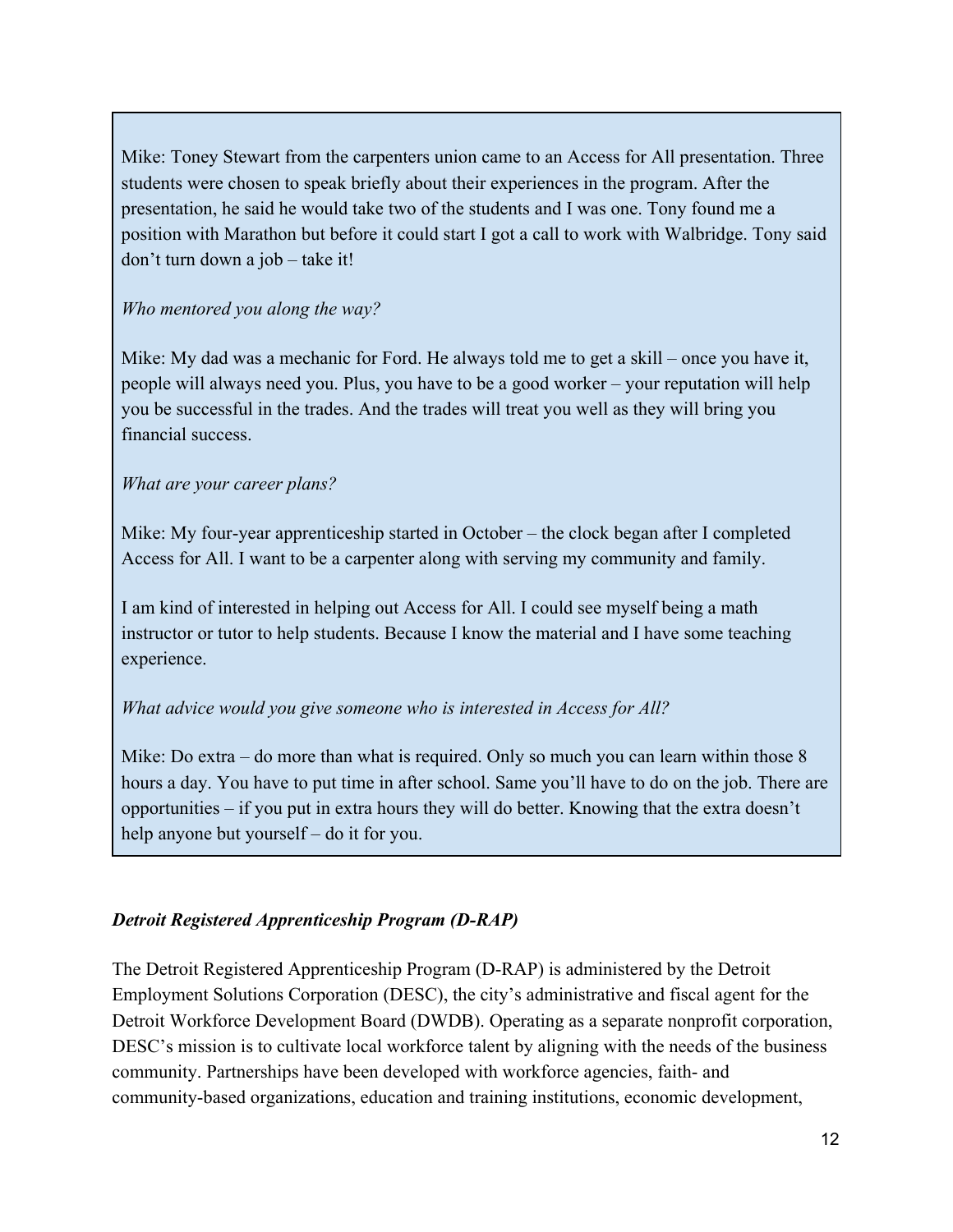philanthropic and government entities. DESC recruits Detroit residents to "earn and learn" in high-demand fields that lead to a sustainable career path.

Started in 2012 as a pilot program, D-RAP focuses on both the applicant/participant and the sponsor (employer/trainer). An important tenet of the D-RAP program is that individuals are only trained for those occupations where there is a current or near-future demand, such as the fields of culinary arts, healthcare, IT, transportation, and certain building trades. Each career track includes general work readiness training established by D-RAP, and is followed by a job-specific readiness curriculum, developed by the sponsoring partner organizations, which includes the number of hours necessary to complete a registered apprenticeship. Several of these sponsors include CVS Pharmacy, the Michigan Department of Transportation, a construction trade school, and a number of trade unions. Since 2012, 129 graduates of the program have been successfully placed with the sponsoring organizations in their chosen field.

## *The Role Schools Can Play*

Although college may be the desired path for many, the building trades can also provide a good career. But only if someone becomes a skilled craftsperson - which brings both status and financial rewards. Schools can play a role, beginning in the elementary grades, in helping generate interest in the trades. Students can be helped to prepare for successful entry into apprenticeship programs upon high school graduation. If the student is interested but not yet ready, he/she can be directed to an apprenticeship-readiness program that can lead to a skilled trade apprenticeship later.

In metro Detroit, Management and Unions Serving Together (MUST) has developed a detailed, four-year plan (beginning in the  $9<sup>th</sup>$  grade) for youth who want to pursue a career in a skilled construction trade. The MUST plan includes a list of helpful high school classes and outside activities that will increase the likelihood of acceptance into the trades, and of successfully completing the training. Work experience opportunities are also available.<sup>4</sup>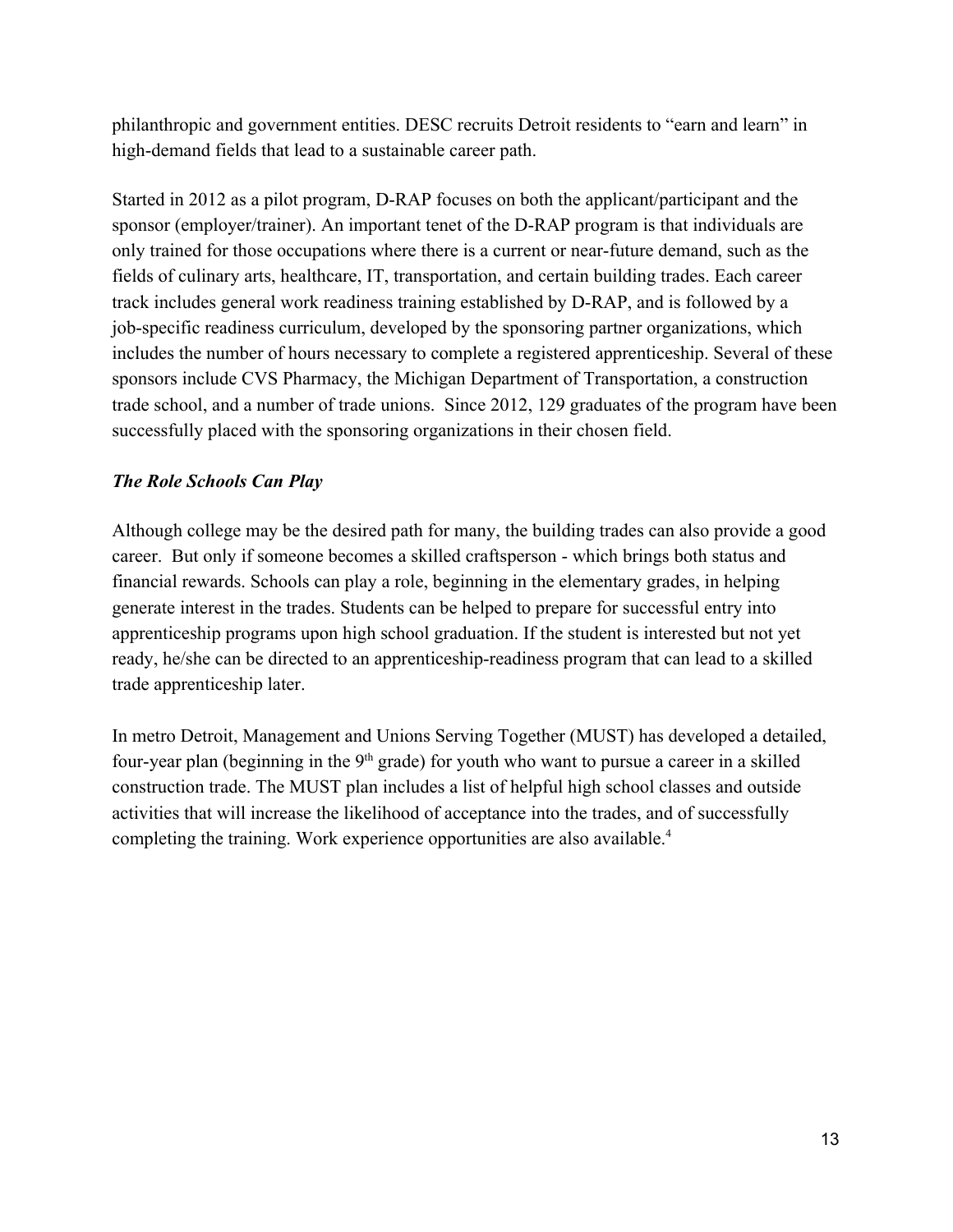

**Students at A. Philip Randolph Technical High School**

The program at A. Philip Randolph Technical High School's new Career Academy, allows high school students to earn a comprehensive high school diploma, an associate's degree, heavy machine operator certification and paid internship through coursework in plumbing and pipefitting, HVAC, electricity, carpentry, masonry, horticulture and interior furnishings.

Courses are designed for hands-on experience. Students learn industry safety practices, technical writing techniques and extensive algebraic and geometric calculations supported by reading and math integration. Students also learn to use basic hand-tools and modern power equipment at the Center's lab.

## **Apprenticeship: Opening the Door to a Good Career**

Since 1937 when this country's Registered Apprenticeship system was first formalized by the federal government, apprenticeship has been the primary training ground for skilled building trades' craftsmen. For large scale construction in Detroit, these apprenticeship programs take the form of labor-management partnerships. Over the course of an apprenticeship program – typically three to five years – apprentices receive incremental wage increases based on their skill advancement. Upon completion, workers receive a nationally recognized certificate that can be used at any job site across the country. At this point, the worker qualifies for journey-level wages.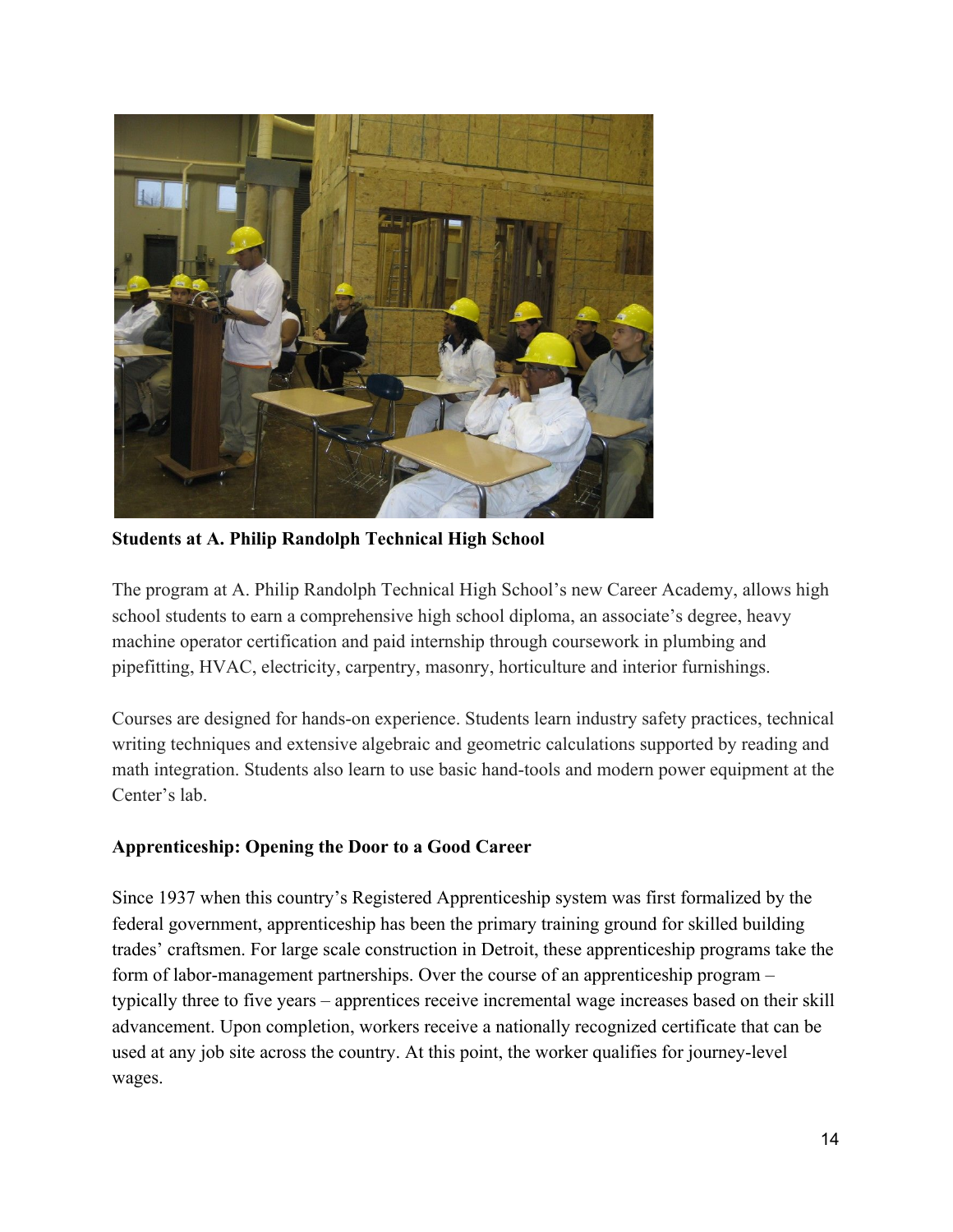Registered Apprenticeship programs benefit employers because a pipeline of skilled workers enrolled in customized programs can meet a variety of employers' needs. According to a survey of contractors conducted by the Independent Electrical Contractors of Washington (IEC) some of the multiple benefits of maintaining a pipeline from apprentice to journey-level workers are:

- Apprentices learn cutting edge, up-to-date knowledge of the trade. On-the-job training addresses the industry's need to remain competitive by investing in the development and continuous upgrade of the skills in its workforce.
- Apprentices tend to be eager, motivated, flexible and loyal to the companies that invested in them. Apprentices are not only being trained to industry standards but will also understand the contractor's unique workplace conditions. They have made a determined choice to learn on the job and they have exhibited a commitment to a specific career.
- Apprenticeships are a cost-effective solution to training and retaining a professional workforce.
- Apprenticeships can develop a reservoir of skilled workers, many of whom are potential supervisors. A company will have a pool of experienced employees of different ages that better enables planning to meet future workforce needs due to expansion plans or the retirement of older workers.
- Community relations are improved through the hiring of local residents.

In addition, IEC reports that a survey conducted in 2008 found that employers believe apprenticeships make them more competitive as they provide higher overall productivity with less turnover. Finally, they expected a high proportion of their apprentices to go on to management positions within the company.<sup>5</sup>

The joint-labor management apprentice system has been extremely effective in ensuring that training for the construction industry ultimately leads to good-paying, family-supporting careers. For example, in Michigan:

- The current starting wage for a beginning apprentice in the Building Trades Apprenticeship Program is, on average, \$31,200/year. Hospitalization insurance is included for the individual and their family.
- This wage increases every year for the duration of the apprenticeship (typically three to five years depending on the program).
- The cost of training is included in the apprentice training so there is no cost to the apprentice.
- Apprentices are rotated between different contractors, increasing the opportunities to be exposed to different job tasks/activities and trained by different journey-level workers.
- Apprentices receive OSHA safety training and they work in environments where fellow workers and supervisors been trained in safety measures as well.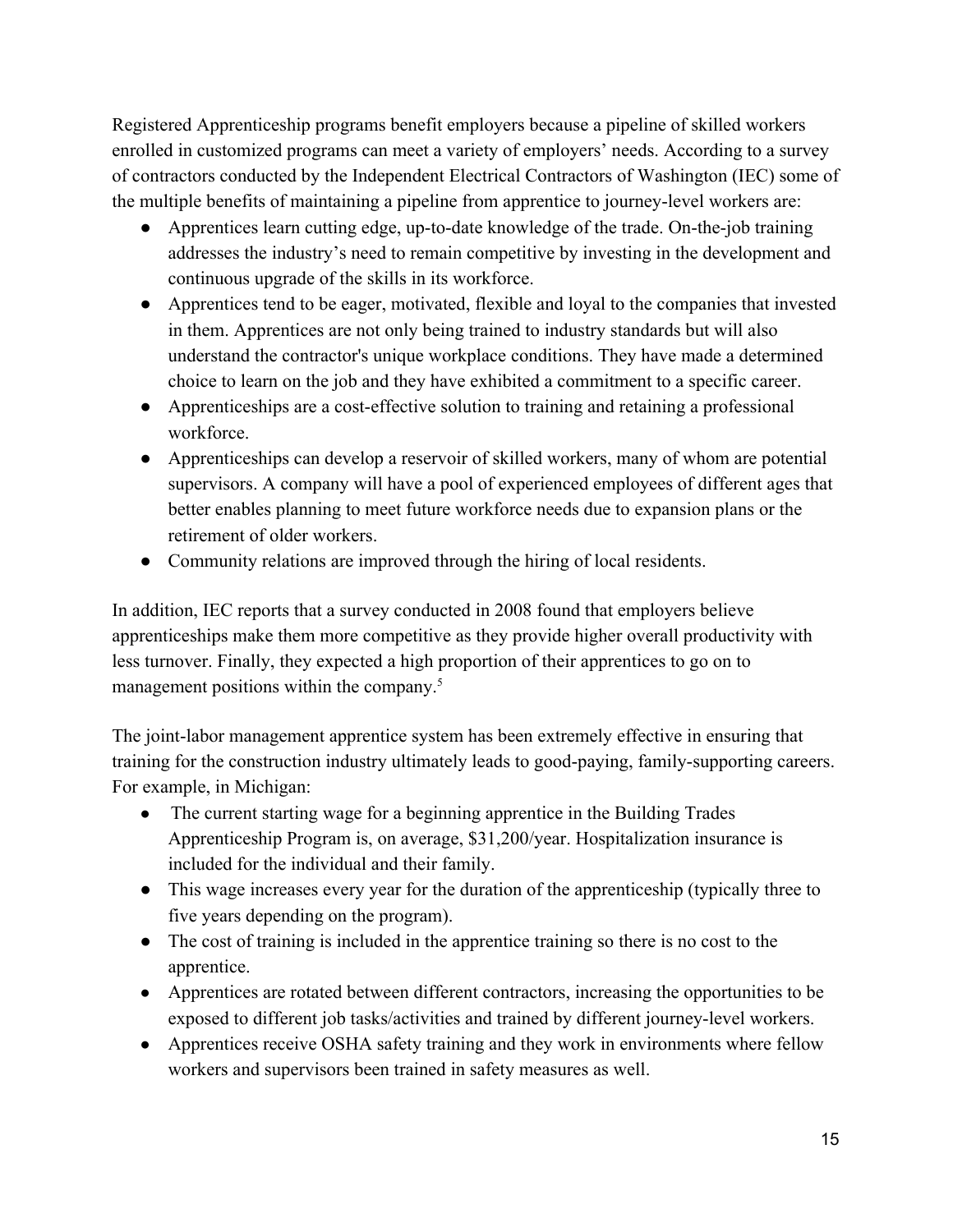- Once the apprenticeship program is complete, the individual can look to earn \$60,000 to \$70,000 annually as a journeyperson.
- After working 30 years on average, they will have approximately \$1 million in pension benefits supported by union dues and hourly contributions.<sup>6</sup>

 Although long considered the best training system for the individual building trades, apprenticeship programs are actively working to increase the number and percentage of apprentices who both complete the program(s) and attain their journey-level license. This is especially true for women and people of color, who are currently under-represented in the construction industry. It is critical that apprentices, especially those who entered after completing a readiness program, experience the kind of welcoming and supportive environment that promotes and sustains a diverse workforce, while receiving the assistance they need to successfully complete their training and advance to journey-level standing.

# *Ric Preuss, Business Rep., International Brotherhood of Electrical Workers, Local 58 A Detroiter's Story: From Apprentice to Journeyman*

Ric Preuss, a native Detroiter, is a journey-level electrician. We asked him to tell his story as a lesson for others interested in entering the construction industry.

## *Why did you decide to become an electrician?*

Ric: I was working as a mechanic and a friend of mine had a family member who was part-owner of a union electrician shop. I was 24 years old and it looked like something I would be interested in. I had an aptitude for the work – liked working with my hands. I also was looking for a challenge and this seemed to be something that I could aspire to.

## *What apprenticeship readiness training did you need before you applied for an apprenticeship?*

Ric: I had good math skills  $-1$  had good schooling so I was comfortable with the testing process. But it would have been much more difficult if I had not been prepared. The math skills needed just to get into the apprenticeship are college-level and then you need a knack for math once you are in training as you use it every day.

## *Can you walk us through your experience as an apprentice?*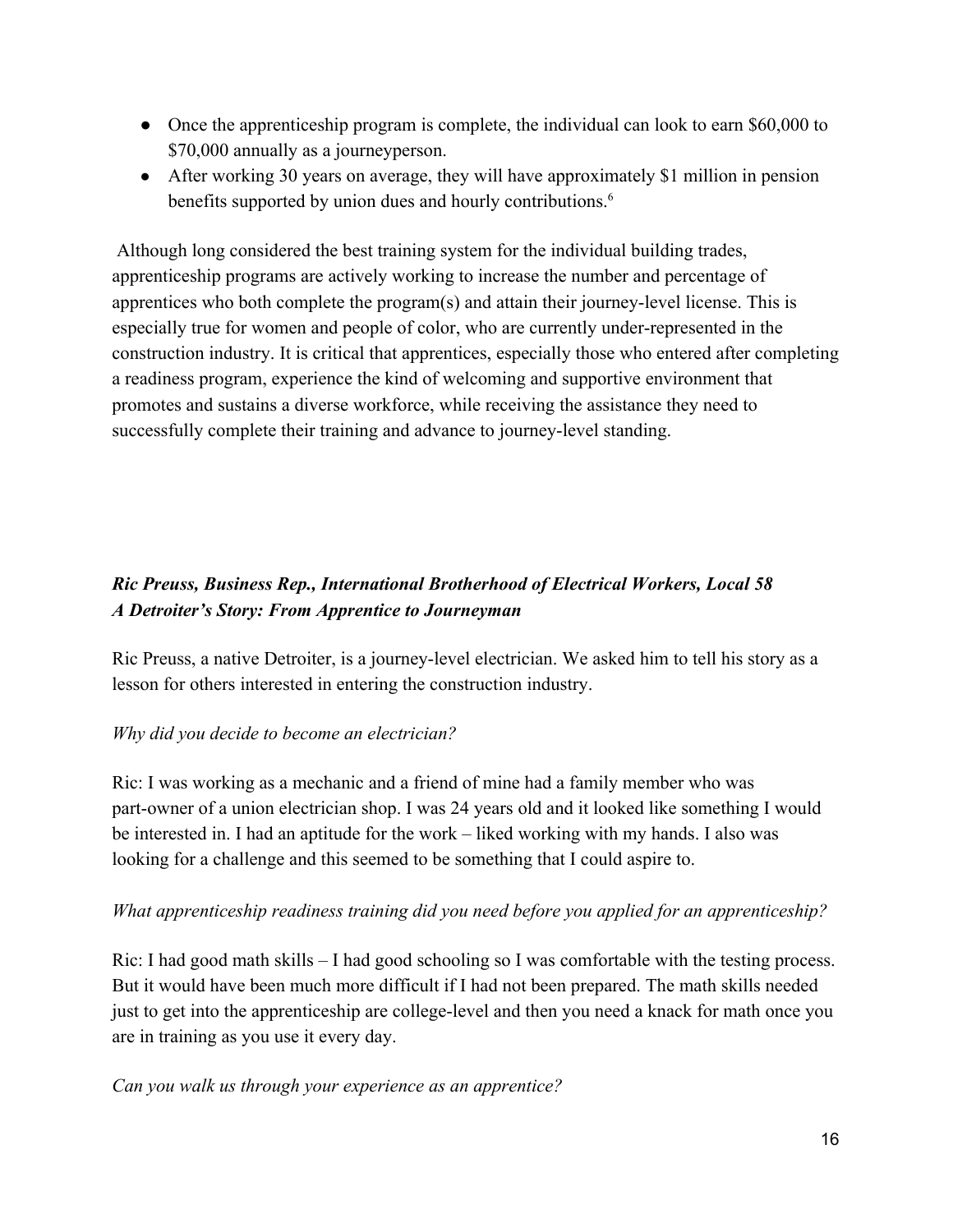Ric: I started in 1999. I had classes but the valuable experience was on the job. I worked for all sorts of contractors and gained experience in residential and commercial work. In fact, working at all those different jobs is important because that is the only way to learn and be employable. I could have stayed in just residential but it would have limited my opportunities for work.

#### *How long was your apprenticeship? What did it cost?*

Ric: I was an apprentice from 1999 – 2003. You have to finish the classes and work a certain number of hours. My training was free – I had to buy books occasionally but often those were provided to me because they were paid for by my employer (contractor). It was hard work but paid off in the end.

#### *Who mentored you along the way?*

Ric: There were a lot of guys who helped me. For example, the first journeyman I worked under helped show me the way. He got me involved in better understanding the contract process too – what the political arena is like for the trades. Those guys are the ones to show you the way and to help you understand the industry. They have a lot of knowledge to share and they are ready to help apprentices on their way.

#### *What advice would you give to a young person wanting to enter the trades?*

Ric: Think it through – get a good understanding what the work truly is. But the rewards are great – once you reach journeyman the opportunities are out there to earn a good wage to support your family, to better yourself. Being in the union skilled trades is the gold standard. You will have a rewarding career – one with not only good pay and benefits but dignity and self-worth.

#### **JourneyLevel: Detroiters Already in the Building Trades**

Journey-level workers have completed an apprenticeship program, are fully qualified in their skilled trade, and are able to perform without direct supervision. Certification at the journey-level means that the individual has met time requirements in the field (usually a minimum of 8,000 hours) and time in an approved classroom setting (usually 700 hours). It is also expected that they will have a broad range of experience in residential, commercial and industrial applications. A worker with journey-level experience has the responsibility of supervising and training apprentices.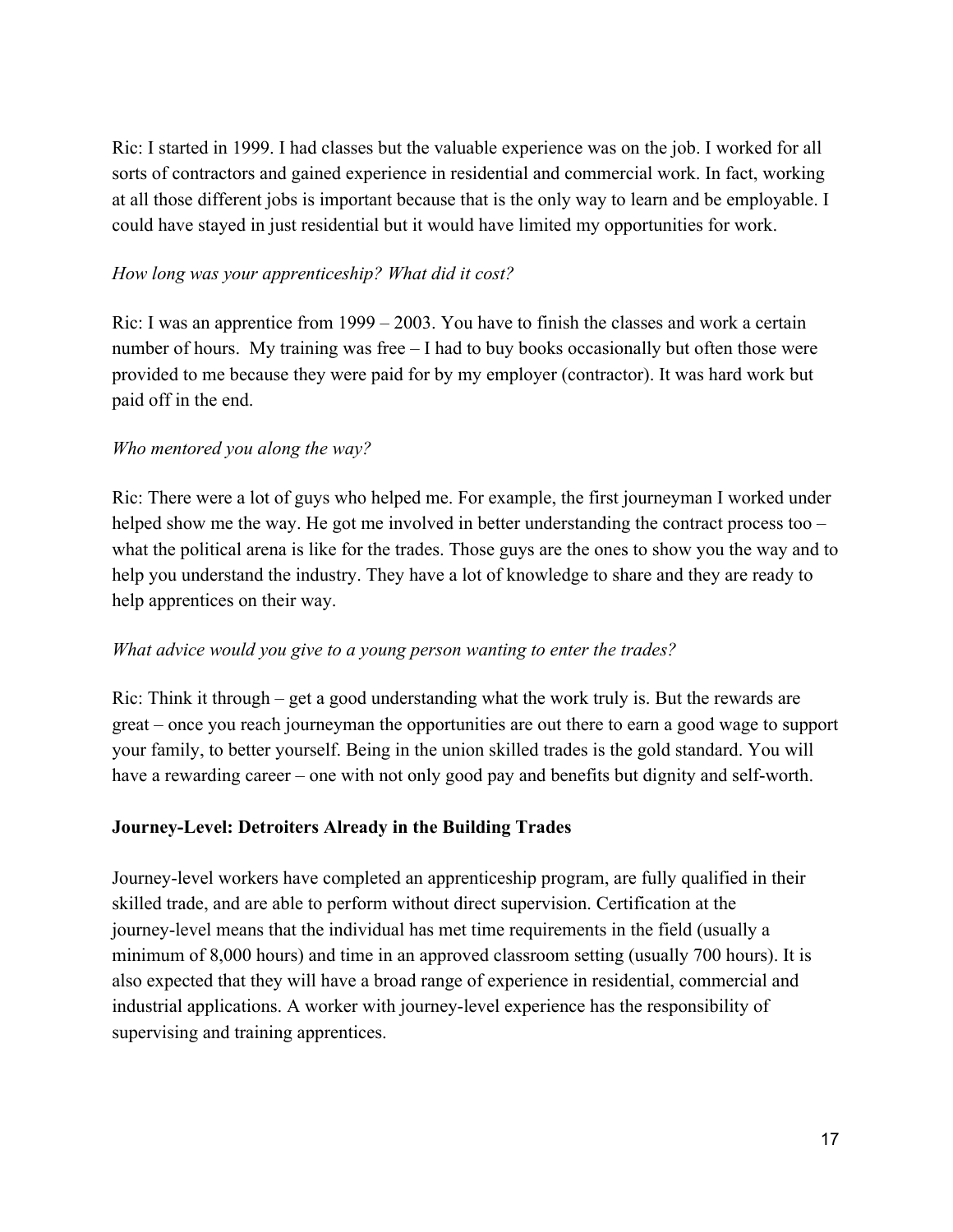It is important to ensure that journey-level workers move from unemployment ("off the bench") to consistent work on new development projects. Implementing a targeted hiring program as part of a negotiated Community Workforce Agreement (see below) can ensure that residents from host communities are first in line for those jobs, including workers at a higher skill level.

## **IV. POLICIES THAT SUPPORT A CONSTRUCTION CAREERS PIPELINE**

Strengthening the pipeline to construction careers requires public policies that support the construction industry and ensure that family-supporting wages and benefits, along with skills and safety training, are standard. These policies must also create a training system that guarantees there are enough highly-skilled workers to meet projected demand. Below is a brief summary of the critical components needed to support a robust pipeline of local, journey-level construction workers.

## **Executive Orders and Ordinances**

The City of Detroit has executive orders in place that mandate involvement by Detroit workers and businesses on any construction project funded partly or in whole by the City. This includes cash funding, tax abatements and land transfers of publicly owned land at below market rates. The most important order for the construction industry is Executive Order (EO) 20144, which states: 1) at least 51% of the workforce must be bonafide Detroit residents; 2) Detroit residents shall perform 51% of the hours on the project and; 3) the workforce and the project hours must include work performed by Detroit residents from job categories that are specifically named in the Order.

However, because there are currently not enough skilled Detroiters to fill 51% of the available positions, stories of unintended consequences, including qualified contractors unwilling to bid, bringing untrained Detroiters onto work sites, and issues with residency legitimacy, point to a need for robust monitoring coupled with other strategies, to ensure the intention of the Order is met. Interestingly, Community Workforce Agreements (CWAs), described below, are a project-by-project tool that can set realistic and enforceable hiring and apprenticeship mandates, fully integrate and fund pre-apprenticeship programs, include ample community input and involve the use of local businesses and contractors, all of which support Detroit's existing executive orders<sup>7</sup>

City ordinances can also be effective tools in supporting construction careers. These legislative measures, usually adopted by a city council, may provide hiring and training provisions or other project requirements, for publicly subsidized construction projects of a certain size. In Detroit, a comprehensive community benefits ordinance was introduced in 2014, which includes hiring and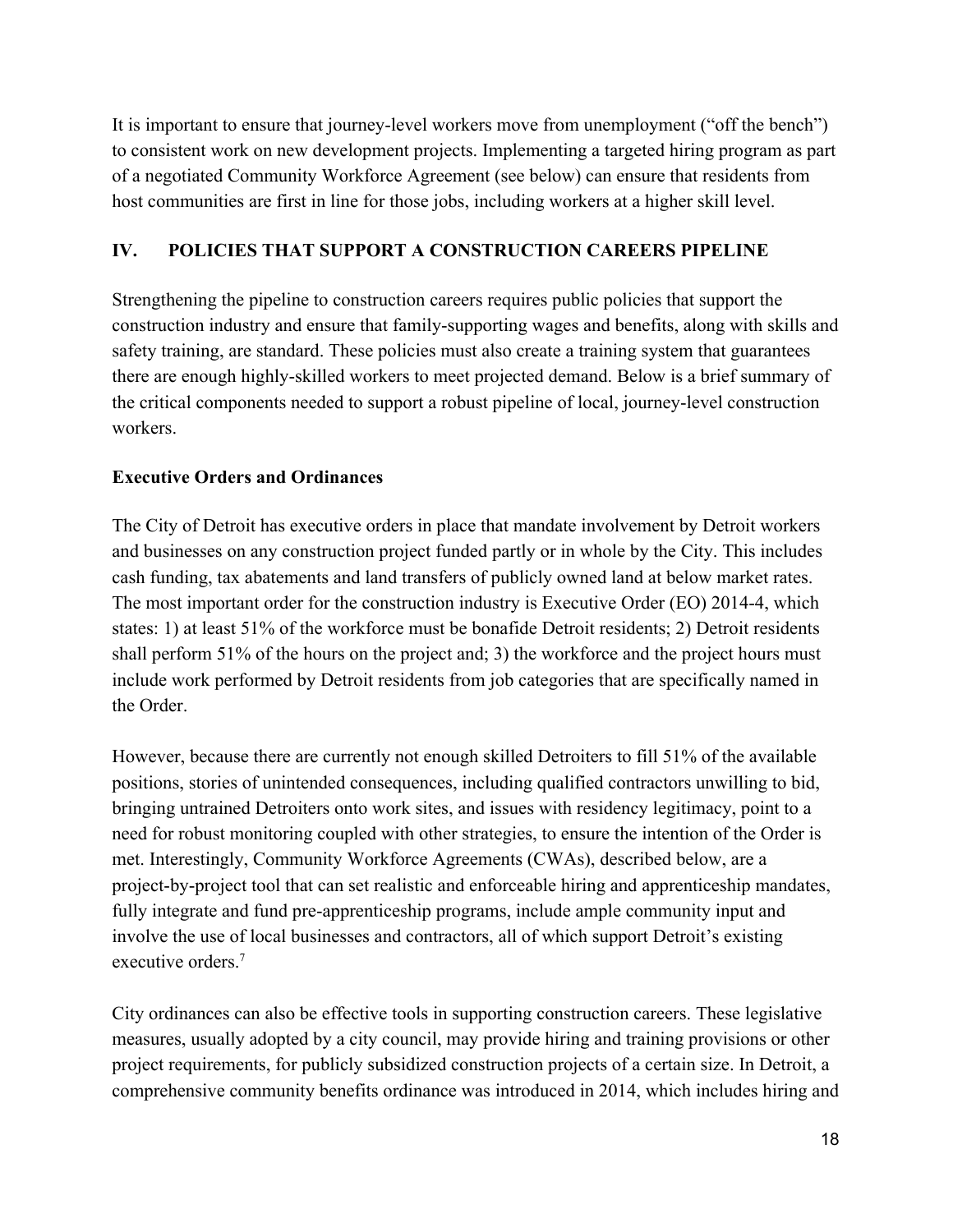training mandates, as well as environmental and community engagement measures. The ordinance is currently being reviewed by the City's Legislative Policy Division.

## **Project Labor Agreements**

For over 60 years, Project Labor Agreements (PLAs) have provided pre-hire arrangements between a consortium of labor and the developer/owners or contractors for large construction projects. PLAs typically require that employers hire workers through referrals from union halls; contractors (both union and nonunion) follow union rules on pensions, work conditions and dispute resolution and provide provisions to prevent strikes, [lockouts](http://en.wikipedia.org/wiki/Lockout_(industry)) or other work stoppages for the length of the project.

There are challenges to the merits of PLAs, primarily from the non-union Associated Builders and Contractors (ABC) and others who state that using PLAs on public projects increases project budgets and waste public monies. Interestingly, in New York, 15 due diligence studies were conducted on PLAs enacted for city projects. All of the studies reached the same conclusion: PLAs produced substantial direct and cost savings for the city (over \$300 million in construction costs), provided job stability (creating over 32,000 new jobs) and promoted productivity and higher efficiency.<sup>8</sup>

PLAs are currently illegal in Michigan for public projects and are no longer mandated (but not illegal) for private projects utilizing public resources (funding, tax abatements, etc.). However, all three of Michigan's automakers employ PLAs as do the major utilities, DTE Energy and Consumers Energy. Large Michigan-based construction contractors including Walbridge, Barton-Malow and Christman often insist on PLAs for their projects because they provide a level of certainty resulting in a ready, skilled labor force, and the assurance of no labor disruptions.<sup>9</sup>

## **Community Workforce Agreements**

More recently, communities have begun to use another type of labor-management agreement called a Community Workforce Agreement (CWA). CWAs address the needs and concerns of communities that have historically been excluded from the benefits of economic development and the opportunities that come with public and private investments. Specifically, the building trades unions and training providers see CWAs as an effective tool for building strong compacts between labor and community. CWAs typically include the following:<sup>10</sup>

● **Targeted Hiring:** Provisions define specific populations (e.g., women, veterans, residents of a particular zip code, returning citizens and long-term unemployed) that should be employed for a specific percentage of workforce/labor hours. CWAs can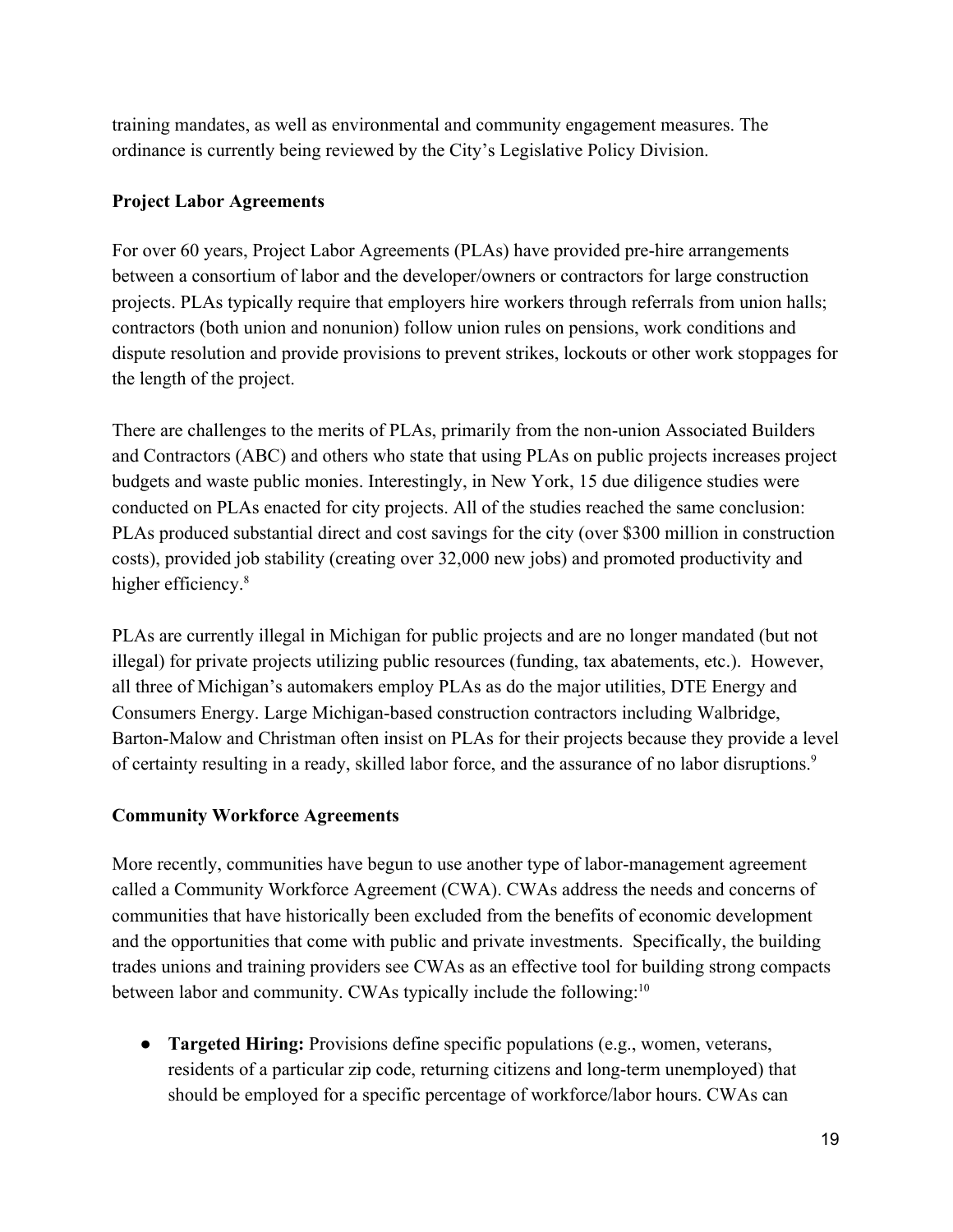include targets for minority-, female- and veteran-owned businesses. They also outline a percentage of work hours for apprentices in the first six months of their training to ensure on-the-job training.

- First Source: Graduates of identified community-based workforce development programs can be given priority over other applicants.
- **Training for Contractors:** Training and technical assistance is provided for contractors that may have little experience in bidding on large-scale projects. This expands the participation rates of local small businesses and minority-, female- and veteran-owned companies.
- **Forecasting:** A supply-demand mismatch can occur when community workforce training programs lack information about specific trades for which contractors seek workers. A CWA can help bridge this gap by building collaborative relationships between training programs and organized labor.
- **Enforcement/Monitoring:** CWA clauses can establish oversight committees responsible for ensuring that contractors abide by the terms of the agreement. Provision outline the process for accountability, identify metrics to measure, monitor, evaluate and enforce agreed-upon employment goals, and create a system for determining good faith efforts that can be documented and defended by all parties.

Community input and participation is critical to the success of a CWA, both during initial negotiations and when monitoring projects that are underway. The exact language will vary considerably based upon the state of the regional construction industry at the time the agreement is negotiated. Currently, no projects in Detroit include a CWA.

## **Community Benefit Agreements**

In addition to CWAs, the community may be signatory to ancillary agreements called Community Benefit Agreements (CBAs), which are legally binding contracts negotiated between community groups and a developer. CBAs were created, beginning in the late 1990s, in response to the mixed results experienced by communities who hosted major, heavily taxpayer-subsidized development projects.<sup>11</sup> These projects often displaced low-income residents, created low-wage post-construction jobs and raised other community concerns. CBAs may include the provision of multiple benefits: employment opportunities and benefits for post-construction careers, affordable housing, environmental safety, historic preservation and other needs which may be very specific to each development and the impacted community. CBAs can be seen as a complement to Community Workforce Agreements. Like CWAs, they form partnerships among key stakeholders that can lead to quality job opportunities for residents in careers that continue after construction is finished.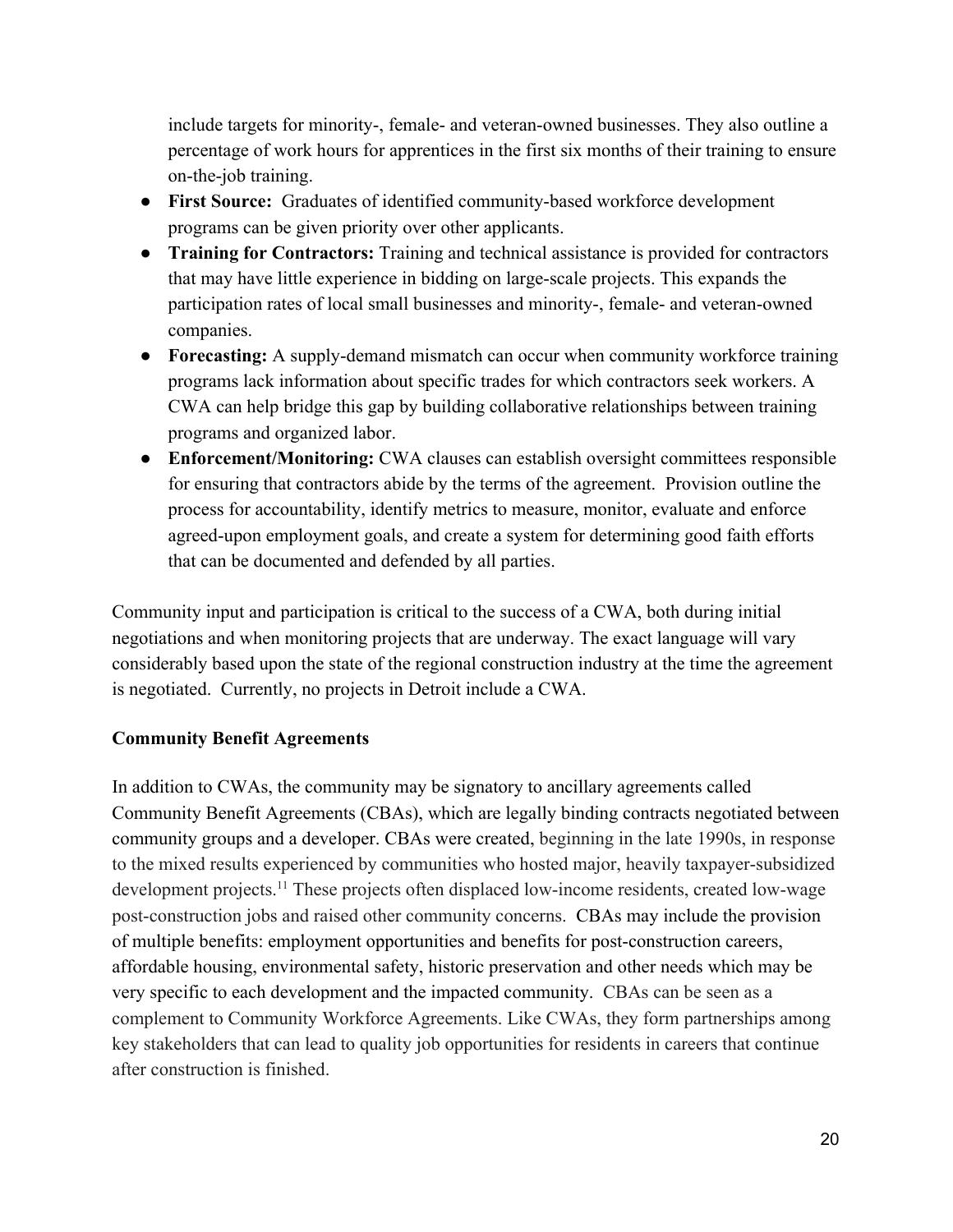Although, Henry Ford Health System entered into a Letter of Agreement with a neighborhood group--West Grand Boulevard Community Collaboration Coalition--currently, no projects in Detroit include a full CBA. The Michigan legislature has proposed legislation which would prohibit local governments from supporting CBAs and any related policies.

## **Michigan Prevailing Wage Laws**

Michigan Prevailing Wage Laws are another important tool to help workers in the construction trades earn a family-supporting wage for their efforts. Prevailing Wage laws have been in use for over fifty years and are designed to ensure that workers on taxpayer-subsidized construction projects are paid at a rate that is comparable to a local standard or "prevailing" wage. This standard relies on state or localities setting wages based on union rates, the average construction wage in the area, or a combination of both. Effectively, Michigan Prevailing Wage Laws stop contractors from a race to the bottom with cheaper, often unskilled labor, resulting in greater profits but lower quality projects and poorer workers who can't stimulate the local economy. By paying Prevailing Wages, construction projects benefit from having trained tradespeople on-site who know what they're doing and can prevent cost overruns. These skilled tradespeople often provide additional benefits, including, safer construction sites, higher quality finish, extensive subsidized training, drug and alcohol testing, and a more efficient project timeline, which combined, has consistently proven to improve developer profits.<sup>12</sup>

Some local jurisdictions also require prevailing wages for locally-subsidized development. Both state and local prevailing wages are currently under attack in Michigan with the introduction of legislation in January 2015.

## **V. GOOD PROGRAMS + GOOD DATA ARE KEY!**

It is only with good data that we can understand what success actually means for getting Detroiters trained and working. Measuring how many Detroiters are working in the construction industry can be complex. Detroit construction workers move from job to job as projects are completed--lasting as little as a week or as long as several years--and often work on projects within the entire metro region. During an economic downturn, Detroiters may also travel to other parts of the country where skilled work is still needed.

Given these realities, simply counting the residency of workers on a specific construction site does not give a full picture of the success or failure of efforts to get more Detroiters to work. For any given Detroit-based project, some journey-level city residents may not be available because they are already working on other projects within the region and others because they are still employed out-of-state.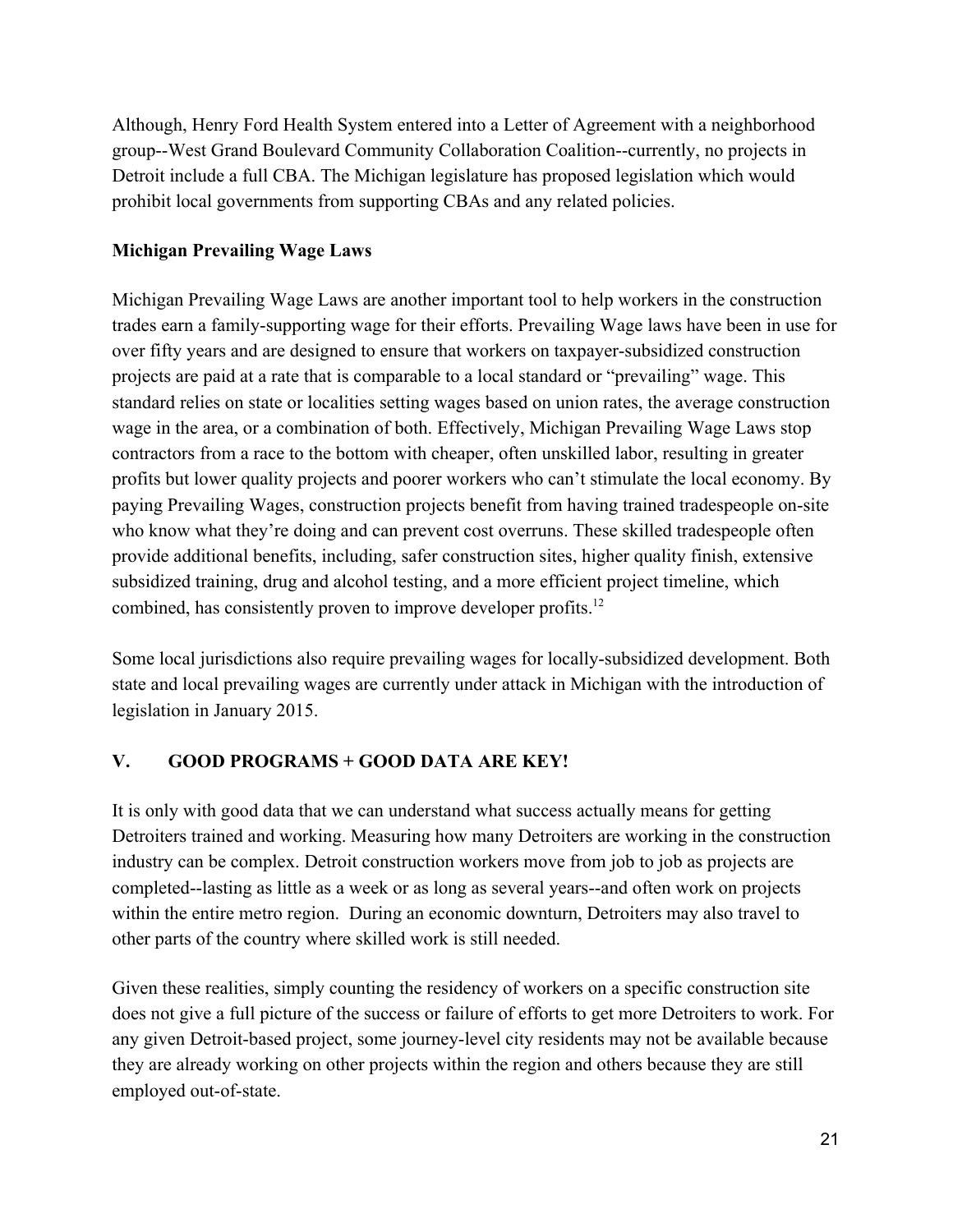In addition, some building trades have policies to help ensure equity in moving from out of unemployment into work on a new project. In those instances, a Detroit resident may not be hired on a Detroit project because another member from the same union hall has been unemployed far longer. Even then, the unemployed Detroit resident will move up the list – getting closer to obtaining a job inside or outside of the city.

However, if the contractor specifically requests a Detroit resident, all available Detroit members (who are not already deployed on another site) will be sent to work on the project. Which is why EO 2014-4 and targeted hiring provisions within a CWA (that focus on employing residents from the host community within and adjacent to large publicly supported projects), can have a real impact. They can ensure that skilled and qualified Detroit residents are first in line for the new construction jobs in their neighborhood.

To get a clearer picture of the building trades' impact in providing careers for Detroiters, we need a different way to measure success. The most important outcome is that Detroit residents are entering the regional workforce and gaining more overall access to work because of Detroit projects. Therefore, tracking the path of residents over time will provide a more accurate way of documenting the region's overall success in providing family-supporting careers for Detroiters.

## **VI. RECOMMENDATIONS**

Apprenticeship-readiness training and apprenticeship programs coupled with other approaches which support the goals of Executive Order 2014-4--such as developing Community Workforce Agreements and ensuring robust monitoring and enforcement of the EO--are the most promising strategies to prepare and connect unemployed/underemployed Detroit residents, particularly people of color and women, thus creating an inclusive, 21st century workforce.

With these considerations in mind, we present our recommendations, drawn from national and local research on policies, practices and procedures. We believe they support a strong, viable construction careers model for Detroit.

#### **Recommendations for Apprentice-Readiness and Apprenticeship Programs**

● **Implement a direct entry system for graduates.** Graduates of named apprenticeship-readiness programs, who meet eligibility criteria, should have priority for acceptance into an apprenticeship program.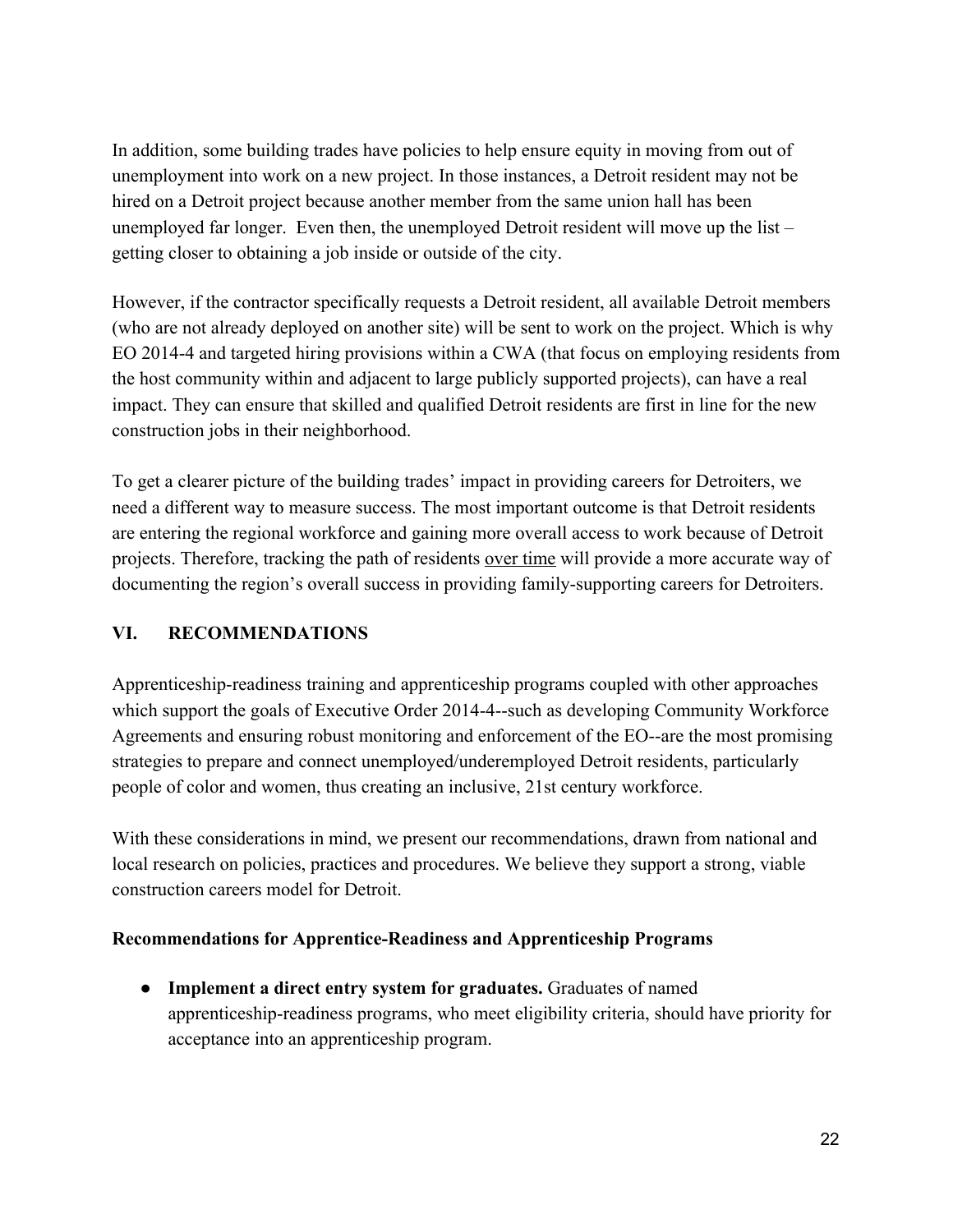- Build strong partnerships with community-based organizations. Residents can receive help to successfully enter and/or complete apprentice-readiness and apprenticeship programs through targeted barrier-removal and support services offered by community-based organizations.
- **Develop a comprehensive tracking and monitoring systems.** Track those who complete apprenticeship-readiness programs, enter apprenticeships--either immediately or as openings are available-and who become journeymen/women, and analyze results so that industry-driven training programs and strategies are strengthened and are continuously improving outcomes over time.

#### **Recommendations for Policymakers**

- **Implement Community Workforce Agreements (CWAs).** Encourage developers to use Community Workforce Agreements (CWAs) for all publicly subsidized development projects in Detroit. Negotiation of an authentic and enforced CWA, if approved by the City, should be seen as a good faith measure toward meeting the requirements of Executive Order 2014-4. The expectation over time is that through CWA support for re-building the construction careers pipeline, the construction industry will grow a local workforce and, as a standard practice, meet the goals of EO 2014-4.
- **Track, Monitor, and Enforce Employment Outcomes.** In addition, robust monitoring and enforcement of EO 2014-4 compliance will keep everyone's "feet to the fire," while providing an additional funding stream for the training and support needed to align the flow of workers through the pipeline with market demands over time.
- **•** Support apprenticeship-readiness programs with dollars from public projects and with non-compliance funds. Provide funding for: a) a first source-hiring agency (that would also monitor local hiring requirements); b) local apprenticeship-readiness programs; and, 3) apprenticeship programs, with an automatic allocation of 1% of the public dollars used for a development project, along with all of the funds collected in fines due to any failure to comply with Executive Order 2014-4.
- **Spend limited resources on proven programs.** Invest resources into: 1) industry-driven apprenticeship-readiness programs with a record of graduating students who gain acceptance into the building trades apprenticeships; and, 2) apprenticeship programs with a record of graduates who are fully qualified in their skilled trade, and who successfully obtain employment in their chosen field.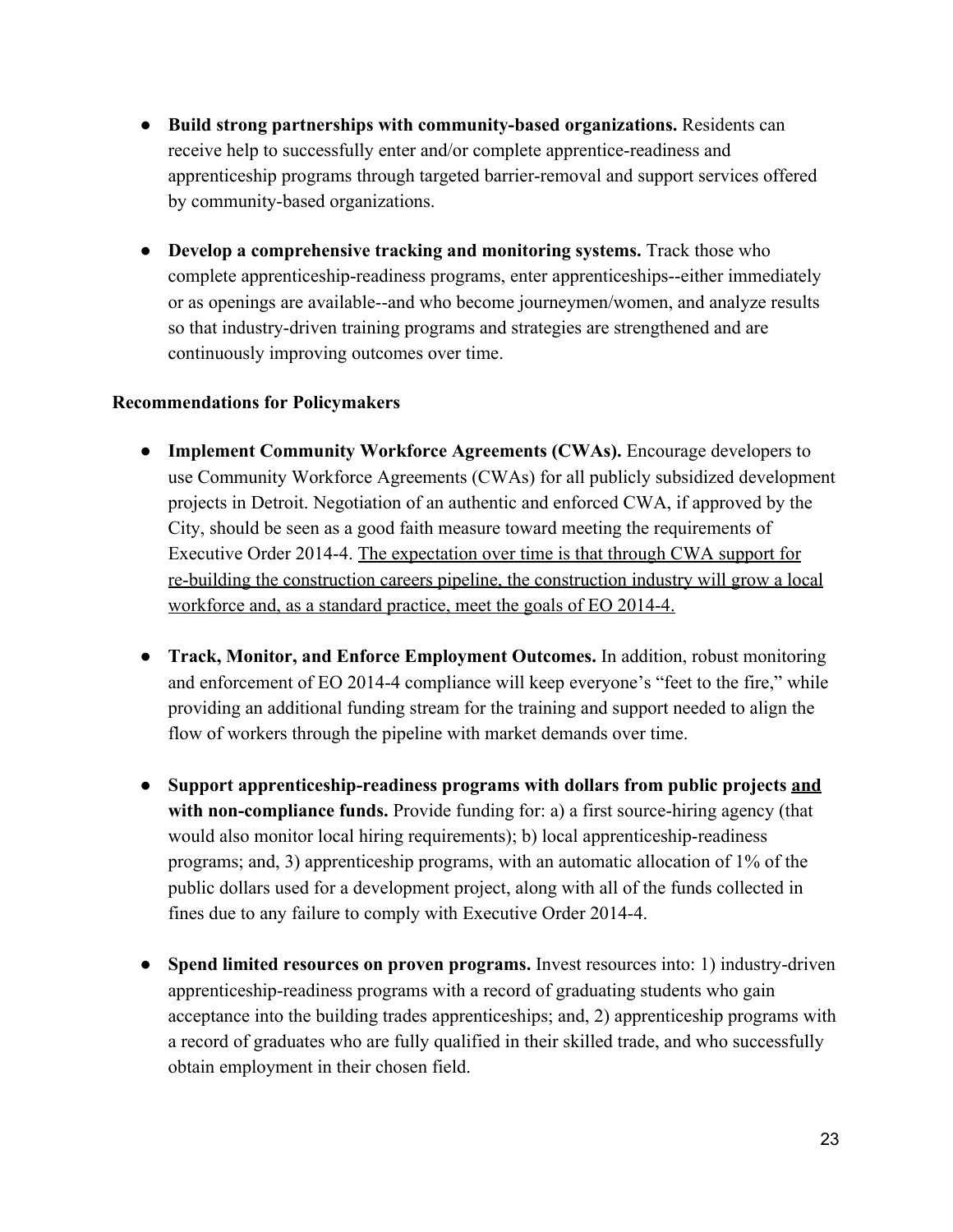#### **VII. CONCLUSION**

This is an exciting time for the metro Detroit region – billions of dollars of investment in new economic projects will forever change our landscape, while providing thousands of new construction and post-construction careers for years to come. We must use this opportunity to ensure unemployed and untrained Detroiters, who stayed and never gave up on the city, can enter a construction career pipeline that leads to family-supporting careers with benefits and a career ladder. A construction careers model that integrates practical strategies to address the barriers faced by many Detroiters, coupled with strategic public policy solutions, can help chart an exciting new story that puts Detroit on a different path. A story where prosperity stems from the simple idea that development can create outcomes that work for everyone, and not just a select few. The challenges are real, but so are the solutions.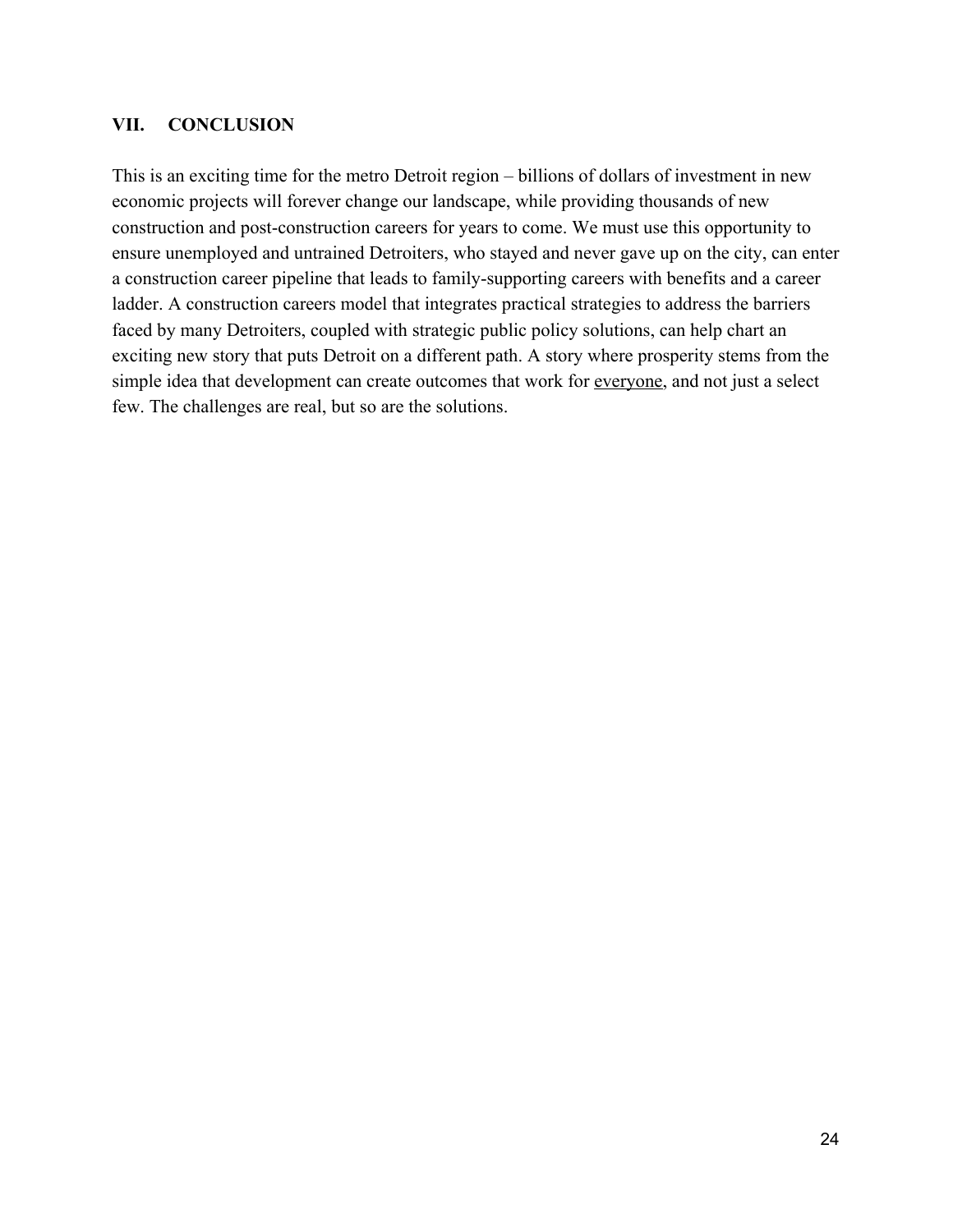#### **VIII. ENDNOTES**

- <sup>1</sup> Mischel, L. and Walters, M. "How Unions Help All Workers," Economic Policy Institute Online (August 23, 2003), [http:/ww.epi.org/publication/briefingpapers\\_bp143/.](http://www.epi.org/publication/briefingpapers_bp143/)
- <sup>2</sup> Partnership for Working Families[,](http://www.forworkingfamilies.org/resources/publications/construction-careers-handbook) "Construction Careers Handbook," (2013), http://www.forworkingfamilies.org/resources/publications/construction-careers-handbook
- $3$  JPMorgan Chase & Co., "Driving Opportunity in Detroit. Building a Middle-Skill Workforce to Strengthen Economic Recovery and Expand the Middle Class," (2015), http://www.jpmorganchase.com/corporate/Corporate-Responsibility/document/54841-jpmc-gap-det roit-aw3-final.pdf
- <sup>4</sup> [http://www.mustonline.org](http://www.mustonline.org/)
- $<sup>5</sup>$  http://www.iecofwa.us/benefits-employers/.</sup>
- <sup>6</sup> "2014 Construction Career Manual"[.](http://www.miconstructioncareers.org/) [www.miconstructioncareers.org.](http://www.miconstructioncareers.org/)
- <sup>7</sup>Emerald Cities Planning Committee. Community Workforce Agreements: The Pathway to Coalitions Between Labor and Community[.](http://www.forworkingfamilies.org/resources/publications/community-workforce-agreements-pathway-coalitions-between-labor) http://www.forworkingfamilies.org/resources/publications/community-workforce-agreements-nath way-coalitions-between-labor
- <sup>8</sup> <http://michiganbuildingtrades.org/>

#### <sup>9</sup> [Ibid.](http://michiganbuildingtrades.org/)

- <sup>10</sup> Lugan, A. Balistreri, L. & Soggs, L. "Community Workforce Agreements: Pathway to Career Opportunities"[.](http://www.jff.org/publications/community-workforce-agreements-pathway-career-opportunities) ttp://www.jff.org/publications/community-workforce-agreements-pathway-career-opportunities
- $11$  Gross, J with LeRoy,  $\&$  Janis-Aparicio, M. "Community Benefits Agreements: Making Development Projects Accountable"[.](http://www.goodjobsfirst.org/sites/default/files/docs/pdf/cba2005final.pdf) <http://www.goodjobsfirst.org/sites/default/files/docs/pdf/cba2005final.pdf>
- <sup>12</sup> Duncan, Kevin C. "An Analysis of Davis-Bacon Prevailing Wage Requirements: Evidence from Highway Resurfacing Projects in Colorado," June 2011, Hasan School of Business, Colorado State University-Pueblo.